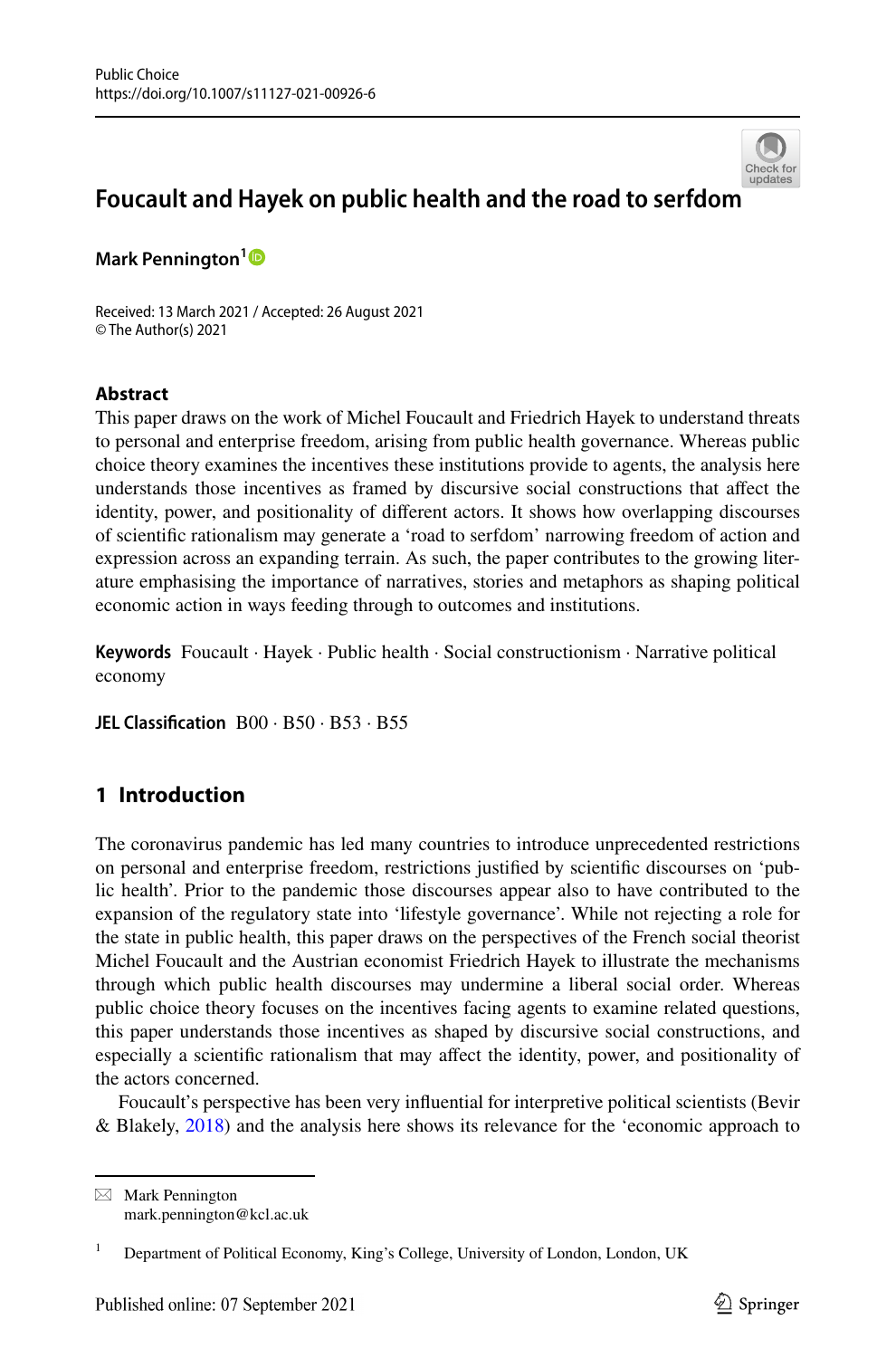politics'. Hayek's perspective is better known to economists and his 'road to serfdom' thesis shares important parallels with public choice accounts (Boettke, [1995\)](#page-16-1). The similarities between Hayek's subjectivist socioeconomic theory and Foucault's social constructionist perspective may, however, be less familiar to *Public Choice* readers, much as they may be to Foucauldian analysts who often consider liberal political economy guilty of atomism and reductionism. What follows, therefore, is a provisional attempt to highlight some empirical and normative issues that bridge the political economy focus of *Public Choice* with the social constructionist elements in Foucault's and Hayek's work.

In making the connections the paper contributes to the Hayekian, Foucauldian, and public choice literatures related to public health. First, it adds to the small but growing Hayekian literature on the 'knowledge problems' of pandemic response (Bylund & Packard, [2021](#page-16-2); Candela & Jacobsen, [2021;](#page-16-3) Coyne et al., [2021;](#page-17-0) Pennington, [2021](#page-17-1); Storr et al., [2021\)](#page-18-0). Whereas those contributions emphasize problems of uncertainty in identifying appropriate policy, this paper focuses on how background discursive constructions may empower certain actors working in the same epistemic conditions to define 'solutions' and to 'police the truth'. Correspondingly, the paper complements the Foucauldian literature on 'bio-power' and 'power-knowledge' that emphasises the role of scientific rhetoric in sustaining the prestige of public health experts (Esposito, [2011](#page-17-2); Hannah et al., [2020\)](#page-17-3). Hayek's critique of 'scientism' will be shown to complement the Foucauldian approach by destabilising the epistemic authority of such expertise.

With respect to public choice theory, significant work emphasizes the importance of rent seeking and bureaucratic capture in public health policies (Leeson & Thomson, [2021](#page-17-4)) and in related fields such as disaster management (Shughart, [2006\)](#page-18-1). Though not yet applied to public health a literature emphasising how discursive–cultural phenomena may impact rent-seeking dynamics is growing. Choi and Storr ([2019\)](#page-17-5), for example, show how rent seeking can be activated within cultural–discursive settings that socially construct political activity in zero sum or negative sum terms. Elsewhere, Chamlee-Wright and Storr [\(2010](#page-16-4), [2011\)](#page-17-6) explore the role governmental narratives, and the stories citizens tell about their governments can play in affecting the expectations and abilities of communities to address collective action dilemmas and to limit rent seeking. This paper adds to that literature by exploring how public health discourses may marginalise certain subjectivities through a moralization and essentialization of externalities and collective action problems. It also points to the role played by discourse in structuring the capacities of different groups to engage in successful rent seeking.

The paper commences by synthesizing Foucault and Hayek on the political economy of freedom, social constructionism, and social control**.** It proceeds to analyze the processes through which liberal freedoms might be undermined in the context of pandemic response. It turns finally to broader discursive processes that predate the current pandemic and that may already have been morphing 'constitutions of liberty' into 'constitutions of control'.

## **2 Foucault and Hayek on self, social constructionism, and social control**

Michel Foucault and Friedrich Hayek are two of the most influential social theorists of the last century. While Foucault often is associated with the radical left and Hayek with 'neoliberalism', their respective social theories draw on common concerns offering a powerful cultural-economic lens through which to approach the political economy of public health.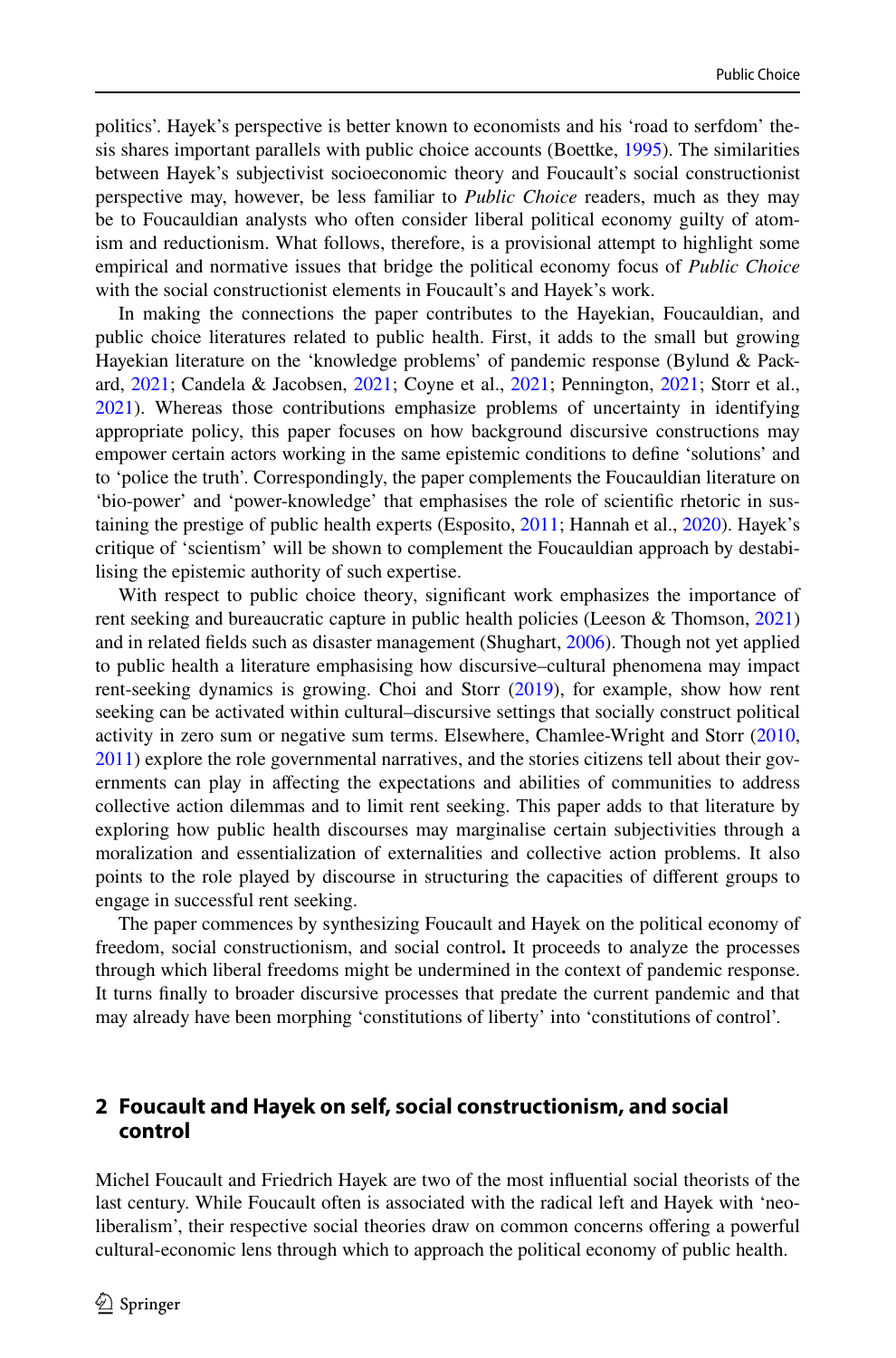#### **2.1 Foucault and Hayek on self, social constructionism, and agency**

At the core of Foucault's work is an anti-essentialist or 'decentered' conception of the human subject. In contrast to rational choice theories that posit the primacy of an autonomous agent with an underlying nature, Foucault sees the self as an unstable property emergent from the zone of conflict between different 'discourses' that frame how people interpret the world and their places within it. On that view, individual identity or subjectivity does not accord with underlying essences but is 'imprinted' on human subjects by the discursive modes to which they are exposed.

Closely allied is Foucault's understanding of power. While not ignoring juridical powers centered in the state, or power that reflects the bargaining position of particular interest groups as emphasized in public choice analyses, Foucault offers a 'decentered' analysis wherein no identifiable 'inventor', institution, or place exists to which power can be traced. The 'discourses' that structure people's patterns of thought emerge through multiple and dispersed attempts by actors to assert their places in society and to exert influence over others through an epistemic variant of Nietzsche's 'will-to-power'. That power 'circulates' or 'flows' through people and is modified by them in strategic 'power-knowledge' games. While such games involve some goal-oriented action, individuals are not always consciously aware how their actions contribute to the emergence of a wider set of norms that constrain and facilitate the actions of others. For Foucault, discursive power is an emergent property that has no 'author' and cannot be attributed to discrete intentional acts or to the control of resources and positions of authority (see, for example, Foucault, [1980](#page-17-7), part 4).

Although his account sometimes is represented as one denying agency, Foucault ([1982\)](#page-17-8) was clear to emphasize that people can *choose* to submit to the identity discursive constructions create for them, or they can choose to *resist* the constraints they impose on them, 'destabilising' prevailing discourses by exploiting gaps or inconsistencies within them. Members of marginalised subjectivities such as gays have, for example, challenged stereotypes of homosexual 'effeminacy' by adopting 'masculine' comportments or have adopted scientistic discourses that depicted same-sex practices as 'deviant' to seek recognition for a natural basis to homosexuality. And as same-sex partnerships have moved out of the shadows, they have made visible to 'heterosexuals' the possibility of sexualities that cross classificatory boundaries. Such agency, and the social reflexivity it engenders may, however, be blocked whenever the normalizing effects of discourses align or crystallise with each other and with the juridical authority of the state. Thus, in a society where same-sex practices are not merely marginalised by dominant discourses but are *outlawed*, then mobilizing resistance against those discourses may be that much harder.

While the economic liberalism associated with many public choice theorists often is accused of 'atomism', Hayek's economic liberalism shares with Foucault a thoroughly socialized conception of the human subject. Whereas Foucault sees persons as situated and individuated within 'discourses', Hayek ([1948\)](#page-17-9) sees persons as cognitively limited agents situated within multiple 'streams of tradition'. The habits and traditions constituting personal identity are emergent social constructions that coordinate individual actions. Those constructions are not 'natural', but neither are they the result of deliberate 'invention' or 'authorship'. Language, for example, develops as an unintended consequence of multiple communicative acts. As new words, combinations and meanings spread by a process of imitation their initiators are not consciously aware how they will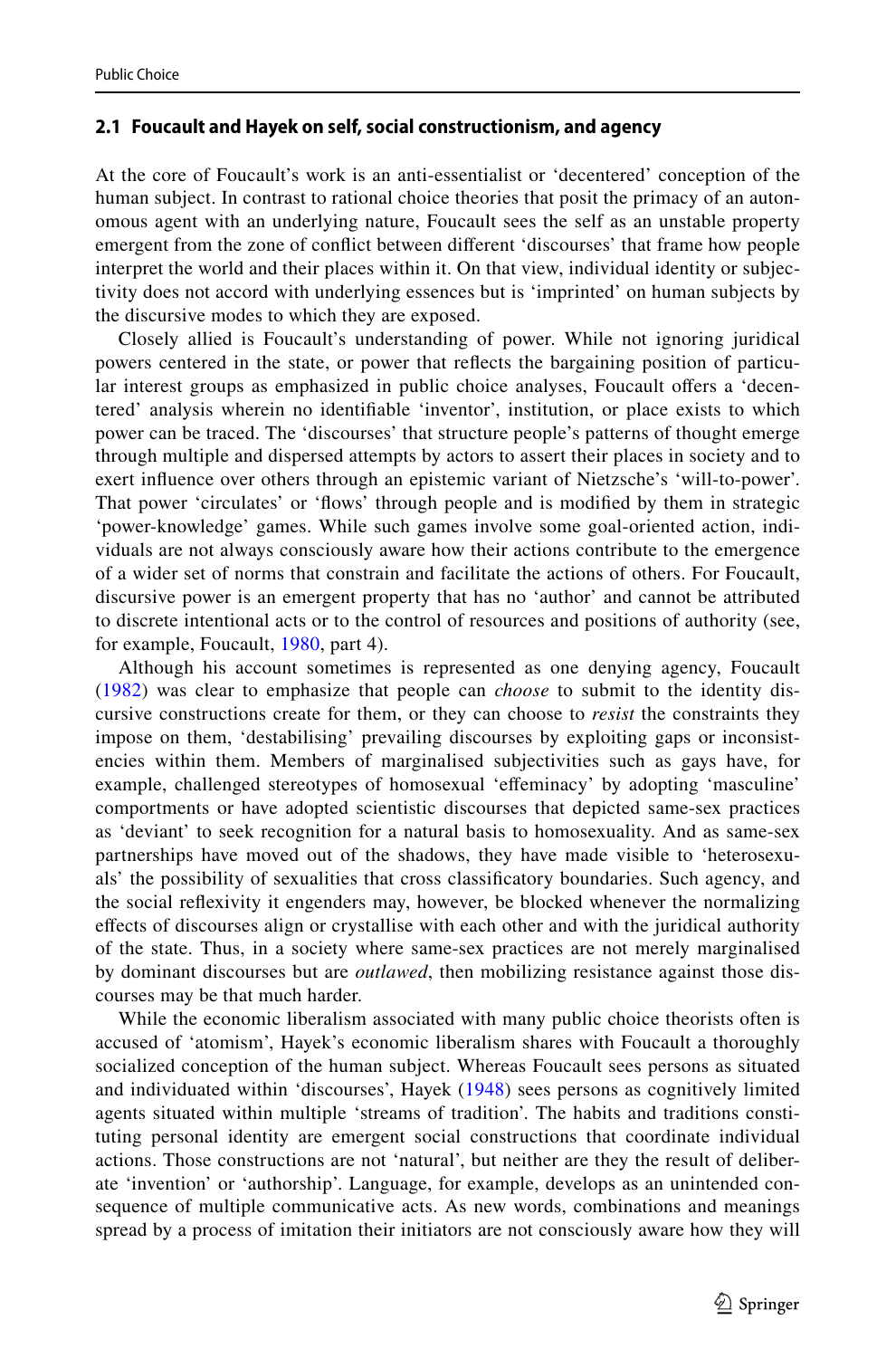be used and adapted by others (Reksulak et al., [2004\)](#page-18-2). For Hayek then, as for Foucault, the social construction of reality is a *non-reductionist* process of 'emergent' or 'spontaneous order' that amounts to far more than an aggregation of individual decisions.

Where Foucault sees individuals as shaped, though *not determined* by discursive power formations, Hayek ([1952\)](#page-17-10) views the human mind as a classification system that interprets the external world through culturally acquired rules. People rely on traditions they find 'given' in the social environment and that seem successful for neighbouring agents, to cope with uncertainty. Creative agency, meanwhile, can be exercised as individuals 'play' with the culturally acquired classifications that organize thought, and in the process evolve new patterns of meaning and knowledge. As with Foucault, agents can *choose* whether to be 'docile bodies' accepting the traditions in which they are embedded, or they can *challenge* aspects of these traditions. Those willing to face opprobrium from challenging a social practice or construction may reveal to others new and potentially better modes of conduct. Knowledge of such potentialities is dispersed widely across society and could never be perceived in their entirety by any one group. For Hayek, that is a primary reason to favor traditions and informal norms over the formalized regulations issued by states. Informal rules may be easier to resist at the local level while changes to formal rules may require large-scale collective action and may draw only on the limited imagination of their designers (Hayek, [1958\)](#page-17-11).

#### **2.2 Foucault and Hayek on subjectivity, science, and social control**

Within his account of discursive power, Foucault draws attention to 'disciplinary' power and 'bio-power', which he associates with scientific discourses that attempt to categorize people and to generate knowledge about their behavior by applying quantitative techniques. Disciplinary power works by normalizing moralistic judgments classifying individuals in relation to norms then used as the basis for 'corrective' measures (Foucault, [1977](#page-17-12)). Although 'discipline' is more extreme where 'deviance' is greatest—as with imprisonment for criminals—milder disciplines operate in family life, educational establishments, doctors' surgeries, military barracks, factories, the media, and public agencies—all of which act as decentralized sites for the evaluation and correction of behavior. Where the 'disciplines' focus on individuals, bio-power operates through social technologies that target social, economic, or environmental conditions as the objects of intervention (Foucault, [2007/](#page-17-13)1977, [2008](#page-17-14)/1978–1979). Such discursive power interacts with disciplinary power through 'security' mechanisms justified in the name of 'population health'. Attempts to control sexual practices, for example, might overlap with concerns about the reproductive state of a population or the need to control the spread of disease.

In Foucault's view, as people become the 'objects' of those scientific 'gazes'—a process of 'objectivation'—they may *acquire* a subjectivity or sense of individuality—a process of 'subjectivation'. Thus, while same-sex practices had existed throughout time, the notion of 'the homosexual' as a deviant 'type' requiring 'correction' arose only with the scientific disciplines of sexology and psychiatry (Foucault, [1980\)](#page-17-7). In turn, as people engaging in same-sex practices became the 'object' of scientific knowledge, a subjectivity experienced and internalised by many people as 'homosexual' was *activated*.

It is important to emphasize that Foucault does not see the effects of such scientific 'power-knowledge' in exclusively positive or negative terms. Scientific discourses can produce subjects capable of achieving outcomes (athletic bodies, high productivity, and healthy environments) that might not otherwise be possible. Equally, however, those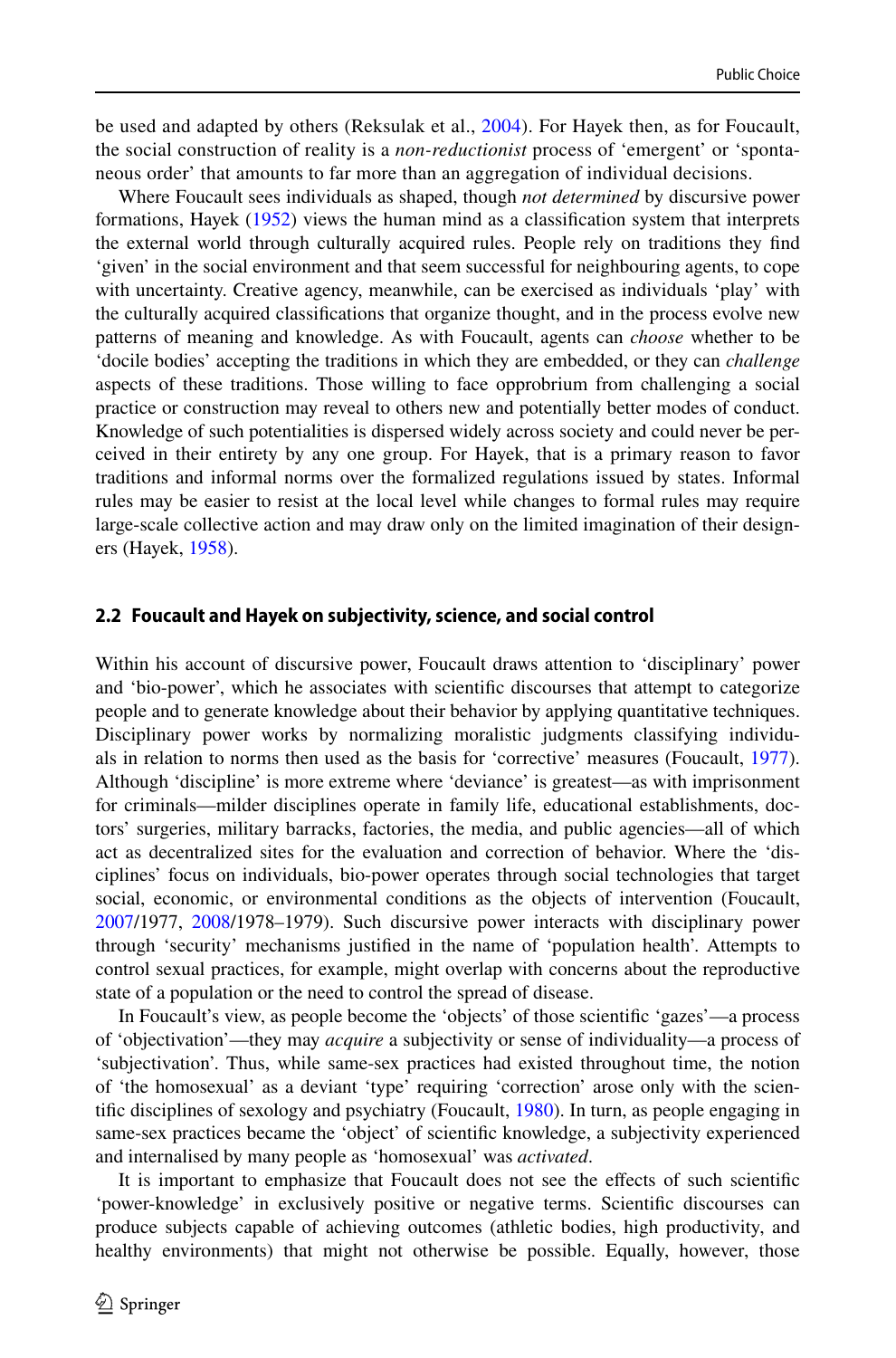discourses may limit freedom and reflexivity when they present as 'totalizing' or objective truths, often partial and subjective perspectives restricting what can be said and done—and especially so when intertwined with the juridical power of the state. Scientific authority is both reflective of the power conferred on those identified as 'experts' by social discourses, and an effect of the actions of scientists in seeking to influence those discourses. Since no underlying human nature or essence exists, positivist notions of law-like regularities in human behavior that can be uncovered by science need to be 'destabilised'. That analysis does not reject enlightenment values per se but suggests that they represent a *particular* form of rationality that, as Kuhn ([1962\)](#page-17-15) also emphasised, may reflect power-relationships influencing what is considered true, *irrespective of whether it is true* (Foucault, [1997](#page-17-16)). Sustaining freedom and reflexivity, therefore, requires institutions that allow dissensus between *plural* rationalities (Lemke, [2012](#page-17-17), chapter 4).

Where Foucault emphasises the importance of a *pluralism of rationalities*, Hayek [\(1957](#page-17-18), p. 52) argues that,

It is probably no exaggeration to say that every important advance in economic theory during the last hundred years was a further step in the consistent application of *subjectivism.*

That subjectivism refers not only to preferences, but to varied interpretations of economic conditions, as well as expectations about future states of the world. Economic 'data' are social constructions that may be interpreted differently by people with different cognitive frames, or by the same person changing their construction of the same 'data' at a *later* point. Where Foucault destabilizes behavioral regularities associated with fixed-identity types in the human sciences, Hayek destabilizes the static equilibrium relationships between economic variables in positivist economic theory. In a market economy based on decentralized though unequal property ownership and with open competition, knowledge of 'more' or 'less' cost-effective actions evolves *inter-subjectively* from the clash of varied and overlapping interpretations of economic conditions. As with traditions, the market prices emergent from such processes provide *some* regularities that people can use to navigate an uncertain world, but those regularities will be temporary. That conclusion follows because while entrepreneurs may react passively to current prices, others may challenge or 'resist' them by bringing forth new ideas that 'strike at the foundations and very lives of incumbent firms' (Schumpeter, [1942](#page-18-3), p. 84). Nor are consumers passive agents who necessarily accept the goods targeted at them by company advertising—they may creatively challenge entrepreneurial expectations by rearranging their consumption plans in entirely unexpected ways.

On a Hayekian view, those dynamic and reflexive processes may be suppressed by scientistic attempts to extend the capacity for prediction and control that may be appropriate in the natural sciences or in the analysis of 'simple' phenomena, to the manipulation of complex socioeconomic relationships. It is a 'pretense of knowledge' or, in Foucauldian terms, a totalizing 'power-knowledge' claim, to suggest that the generation and interpretive processing of the relevant data can be centralized in the hands of an organization or group to plan economic activity, or to 'correct' the 'messy' reality of competitive market processes (Hayek, [1978\)](#page-17-19).

Within that context, Hayek's *Road to Serfdom* thesis explains how attempts to introduce 'scientific social planning' in the absence of an objective social welfare function may mutate into more, or less brutal power struggles between rival interests, each seeking to impose its own partial and subjective perspective on the whole (Hayek, [1944](#page-17-20)/1972). Although his thesis often is misrepresented by critics for depicting a stark choice between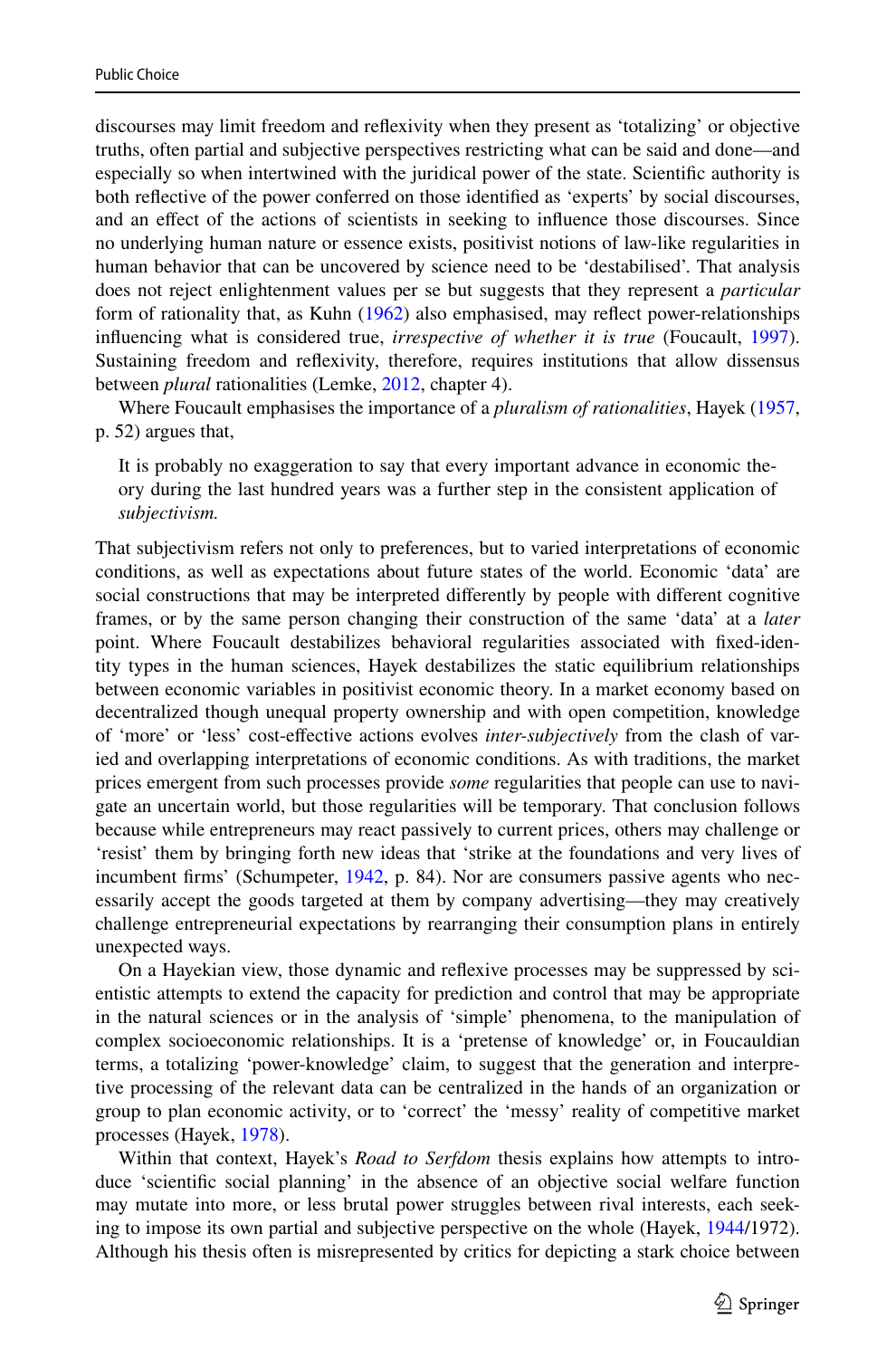freedom under laissez faire or a state of authoritarian unfreedom flowing from *any* attempt to intervene in private markets, Hayek supported an extensive range of government services, including public health functions, that he believed to be compatible with a liberal order (Ibid.; Hayek, [1960](#page-17-21)). What his 'serfdom' thesis suggests is that *beyond a certain point* the entanglements between politics and markets may mutate to transform a 'constitution of liberty' into a 'constitution of control' (Wagner, [2016\)](#page-18-4).

#### **2.3 Synthesis**

It should now be apparent that Foucault and Hayek share an anti-essentialist account of the human subject, a social constructionist epistemology, and a focus on non-reductionist processes (discursive power relations for Foucault; traditions, language, and prices for Hayek) wherein social order is understood not in terms of the intentions of specific individuals or groups but as arising unintentionally from 'decentered' or spontaneous ordering processes. Foucault and Hayek also share a fluid or 'disequilibrium' understanding of social 'order' and an appreciation of the threats to that fluidity arising from scientistic modes of thought that seek to standardise behavior and especially so when institutionalised in the apparatus of the state.

While their similarities should be clear, the analyses presented by Foucault and Hayek each contain insights and emphases neglected by the other. Notably, Foucault's focus on cultural–political phenomena leaves the economic implications of the plural-rationalities perspective underexplored. Hayek's critique of socioeconomic 'scientism' therefore, offers an opportunity to complement the Foucauldian 'power-knowledge' framework. Such cultural-economic synthesis may particularly be important for, as Hayek notes, no purely economic ends exist—'economic' decisions are linked inherently to the conflicting tradeoffs between diverse cultural values in any pluralistic social order—a pluralism threatened by attempts to integrate those values into a single ethical code (Hayek, [1944/](#page-17-20)1972, p. 61).

In the case of Hayek, while his 'serfdom' thesis explains how excessive attempts to replace markets with state planning may undermine liberal freedoms, he does not analyze explicitly the factors influencing the interests that might prevail in such struggles. A public choice explanation would examine the incentives for different actors to mobilize collectively and to capture the state apparatus (Boettke, [1995\)](#page-16-1). Foucault's perspective, however, emphasizes that actors' perceptions of their interests and the incentives they face will be conditioned by prevailing discursive constructions. 'Objectivation' and 'subjectivation' processes may affect how actors define their interests and may be used as a strategic or communicative resource by which to advance them. By appreciating how discourses, narratives and world-views link and cross fertilize, how emergent 'discursive formations' work to define or construct relationships between different actors, and how they interact with juridical authority, one can attempt to discern the power relations the constructions may create and/or sustain. Crucially, the effect of such discursive constructions may conceal the operations of power. The 'road to serfdom' need not be strewn with bloodied or imprisoned bodies but may unfold through more or less imperceptible processes establishing 'taken for granted' assumptions that prevent the consideration of alternatives. Hayek himself refers to a 'softer' form of the 'serfdom' thesis not involving nakedly authoritarian institutions and Foucault's account may help to explicate these very processes (Hayek, [1944/](#page-17-20)1972, preface to 1956 edition, p. xxxiv).

While it may seem alien to the public choice theorist, the importance of discursive constructions increasingly has been recognized by some influential economists. Shiller [\(2019](#page-18-5)),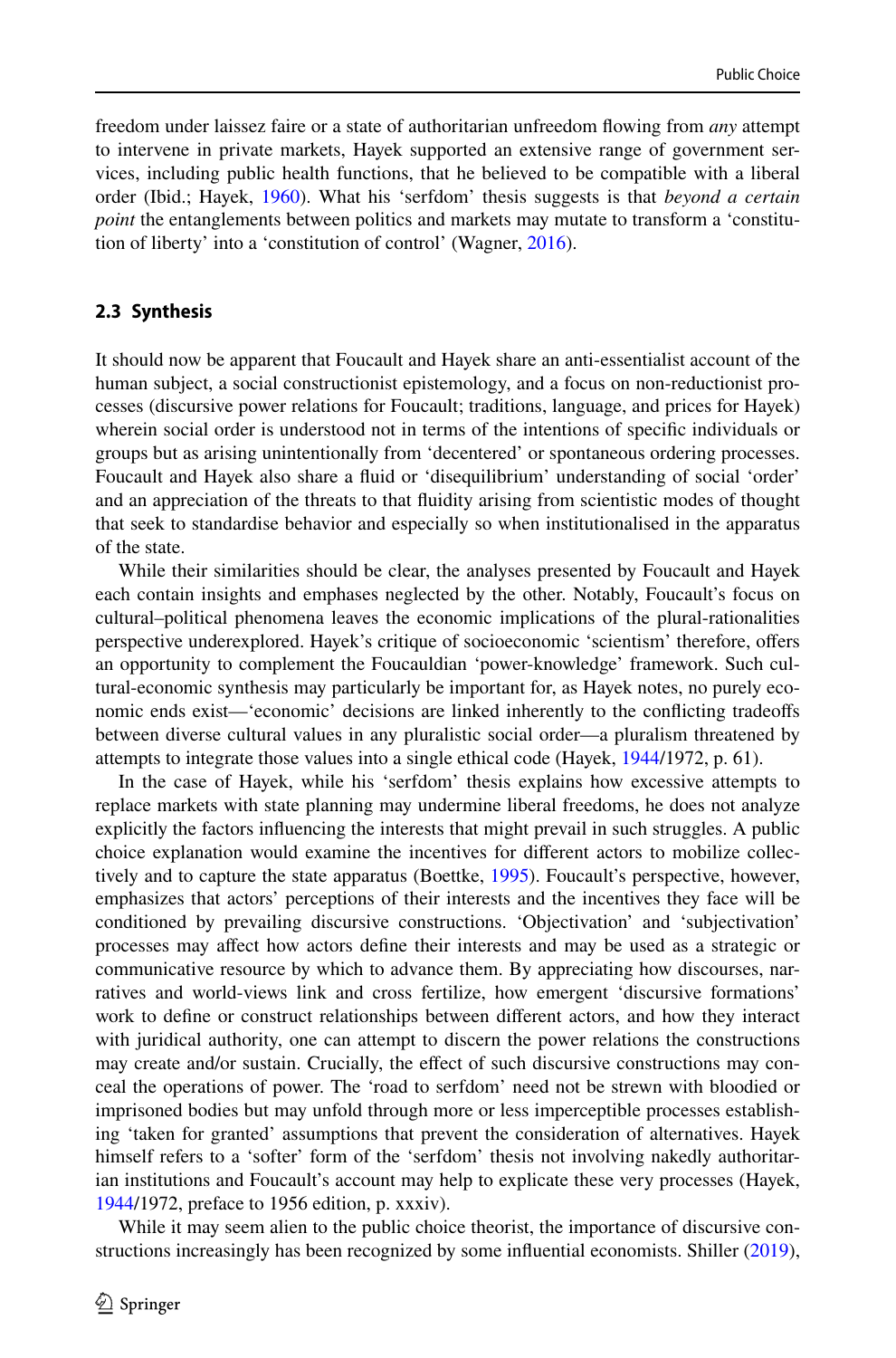for example, examines the impact narratives have in shaping economic behavior. He argues that stories and metaphors influence people's 'loose thinking and actions' and work as 'contagions' that become accepted so widely that they become one of the primary reasons for action that feeds through to economic outcomes and institutions. That focus on narrative likewise is evident in Denzau and North's [\(1994](#page-17-22)) notion of 'shared mental models' and their power especially in non-market settings where it may be harder for agents to test the claims made for one institution or policy over another, than it is for people to test the claims made for commercial products. Such an approach avoids the functionalist explanations in some public choice analyses and in neo-Marxist accounts that interpret the discursive realm as a merely epiphenomenal effect of underlying or 'real' interests. On a Foucauldian–Hayekian view, prevailing discourses and traditions may emerge or become established through historical accidents, that may then work to shape or produce the interests of those situated within them. The discourses of scientific rationalism that will be the focus here, for example, were not necessarily 'invented' to serve the interests of scientists, but once established they may nonetheless shape those interests as well as of other actors and be used as a strategic resource to defend or advance them.

In what follows the Foucauldian–Hayekian framework will be deployed to analyze the political economy of public health. The latter involves regulatory interventions influenced heavily by scientistic discourses that cut across cultural identity and economic decisionmaking. Public health also is a field wherein linkages may be discerned between natural and social scientific discourses that legitimate forms of governance that may reduce freedom of expression and action. In exploring these possibilities the strategy deployed here is not to examine in close empirical detail the contours of the relevant discourses and associated policy responses, but rather to highlight broadly discernible patterns that explicate the potential value of the Foucauldian–Hayekian approach. As such, the paper aims to stimulate a new stream of political economy research that may generate more fine-grained empirical work in due course.

## **3 Public health and the road to serfdom: the problem of infectious diseases**

Public health is an expansive concept. According to Winlsow's [\(1920](#page-18-6), p. 23) classic definition,

Public health is the science and art of preventing disease, prolonging life and promoting physical health and efficiency through organised community efforts for the sanitation of the environment, the control of community infections, the education of the individual in principles of personal hygiene, the organisation of medical and nursing services for the early diagnosis and preventive treatment of disease and the development of social machinery which will ensure to every individual in the community a standard of living adequate for the maintenance of health.

Within that context, two discourses that appear to have structured responses to the coronavirus pandemic and the 'lifestyle governance' policies predating it, will be the focus here. The first such discourse originates in epidemiology. Here the human body is understood as a vector for contagion with policy focused on regulatory interventions that can control the spread of diseases, including quarantines and other 'social distancing' measures, as well as possible requirements for vaccination to achieve 'herd immunity'. A parallel concern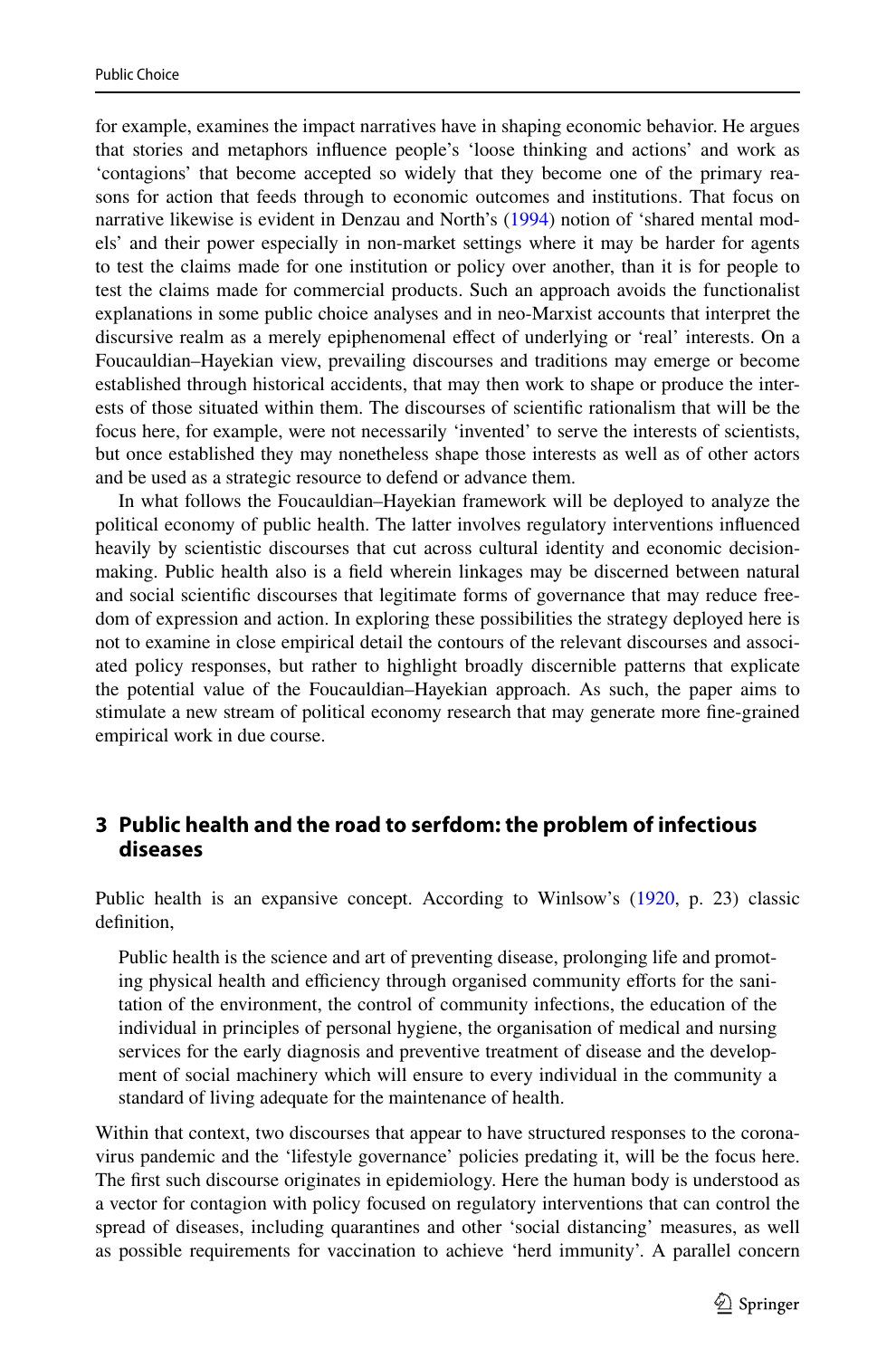relates to preventive measures such as improved personal hygiene and better sanitary conditions (such as clean water supplies and effective sewerage systems) that reduce the prevalence of disease.

This epidemiological discourse has close affinity with the economic discourse of modern neo-classical welfare theory and its analysis of externalities and collective action problems that may inhibit optimal outcomes. In the context of infectious diseases, individuals not social distancing and taking risks with their health are understood to 'impose costs' analogous to a form of 'pollution' on innocent parties. While externalities might be dealt with through private bargaining or by taxing the activities concerned, the high transaction costs of such methods in emergencies may justify 'command and control' measures, a logic also applied to arguments for compulsory vaccination to eliminate 'free-riding'. The same logic likewise may justify publicly supplied and financed sanitary infrastructures when collective action problems may block decentralised supply.

This paper does not deny that the situational logics analyzed by epidemiologists and welfare economists *may* lead to unsatisfactory outcomes; neither does it view public health measures as *necessarily* representing a 'road to serfdom'. Nonetheless, on a Foucauldian–Hayekian view apparently neutral and scientific discourses may conceal subjective judgments and power-knowledge claims that moralize and essentialize understandings of both individual and collective problems in a manner pregnant with threats to freedom of action and expression. The remainder of this section considers those threats in the context of pandemic response. The subsequent section examines the wider import of those discourses on public policies pre-dating the pandemic.

#### **3.1 Erasing complexity and uncertainty**

The first threat to consider arises from the social construction of policymakers as objective data analysts who identify and correct disequilibria by selecting the least-cost option(s) that generate the highest value in terms of improved health—or some combination of health and other goals. In the context of the coronavirus pandemic, while it is acknowledged widely that policy has been made in a context of limited information, what Foucault refers to as 'bio-political' discourses nonetheless may have framed the issue as one wherein the appropriate policy response is accessible to epidemiologists and social scientists. A Foucauldian–Hayekian perspective would, however, seek to 'destabilize' that position. For Hayek in particular, it is not simply a case of waiting for 'more data to come in', since the quality of those data will depend on the nature of the social process through which it is *produced and constructed*. Just as central economic planning deprives consumers and producers of data about possible opportunity costs generated by competitive experimentation in a market, so any *singular* approach to the governance of a pandemic may reduce the generation of counterfactuals and alternative problem constructions.

Moreover, even if produced by a pluralistic process, 'the data' will not 'speak for themselves'. If infectious diseases are complex phenomena, then they may exhibit *unpredictable* responses to differences in geography, weather, and public policy interventions. Equally, if the cultural-economic systems wherein policy makers and diseases intervene are themselves complex phenomena then differences in economic, cultural, and institutional circumstances may generate considerable unpredictability about the effectiveness of alternative policy regimes (Bylund & Packard, [2021;](#page-16-2) Coyne et al., [2021](#page-17-0)).

In such circumstances, the data necessary for identifying and correcting socioeconomic disequilibria will be subjective, uncertain and their robustness dependent on a reflexive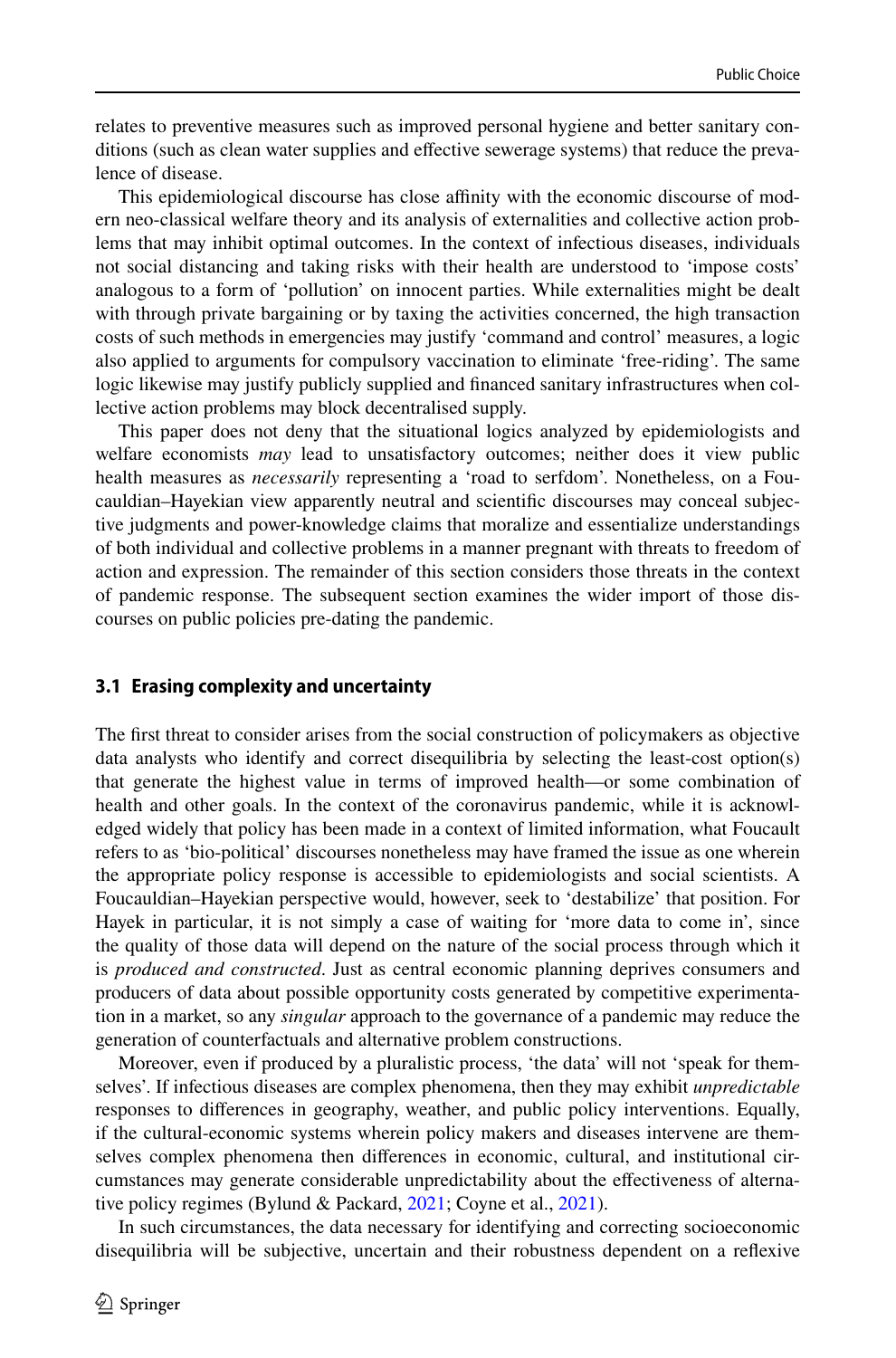process wherein different social constructions continually can be tested against one another. In the context of the coronavirus pandemic, the fragmented nature of governance arrangements across the world, combined with the freedom of expression routinely exercised under liberal and social democratic governments, has sustained *some* level of pluralism and reflexivity. Nonetheless, the ways in which such diversity has been greeted point to the possible ways that discourses of scientific rationalism may undermine that very pluralism.

First, from a Foucauldian perspective in a discursive context wherein the social status of public health professionals may be derived from their perceived ability to provide 'scientific answers', few professional rewards may be available from emphasizing uncertainty and demonstrating an unwillingness to offer a 'solution'. The interactions of public health professionals with politicians eager to secure support by presenting themselves as having solutions, and media outlets keen to secure audiences by presenting those answers to the population, may frame an incentive structure or selection effect favoring those downplaying uncertainty. That may be an especially important dynamic in a discursive setting with expectations that emergency situations such as pandemics require that 'something must be done'—and especially by governments.

Second, when discourses of scientific rationalism provide social status for public health professionals, their identity may be threatened should 'too many' conflicting views be raised. When the public and media 'gaze' is focused on professional claims to provide 'answers', a perceived inability to do so may escalate scepticism of public health expertise in other domains. Within this context, Koppl [\(2018](#page-17-23), chapters 3, 9, and 10) notes that many professional bodies routinely limit diversity of opinion based on fears that the public appearance of 'too much' disagreement will undermine the credibility of professional expertise. Disciplinary pressures thus may be brought to bear on dissenters. In the context of the current pandemic notable attempts have been made by public health scientists, actors in civil society and the private sector, and especially social media platforms to 'police' the parameters of 'the science'. Economists have been less visible in public debate, but publicly visible opinion also shows signs of pressure to conformity, with expressions of support for government policies early in the pandemic (*Financial Times*, April 4th, [2020](#page-18-7)), notwithstanding a lack of available data and the fact that welfare economics offers no clear guidelines on the wisdom of the policies adopted (Boettke & Powell, [2021\)](#page-16-5).

Setting aside removal of conspiracy theorists, the opinions of epidemiologists and economists that challenge the dominant narrative in favor of 'lockdowns' or radical social distancing regimes have seen their circulation restricted. Social media channels such as Youtube have exercised disciplinary power, banning or placing 'warnings' on advice that goes against World Health Organisation guidelines or those of local public health authorities (see for example, *Wall Street Journal*, December 7th, [2020](#page-18-8)*; Washington Post*, September 17th, [2020\)](#page-18-9). Neither have those pressures been confined to individuals—countries such as Sweden and, in the United States, jurisdictions such as South Dakota and Florida routinely have been condemned for not following the dominant narrative favoring extreme social distancing.

Those Foucauldian disciplinary dynamics have important parallels with Hayek's 'serfdom' thesis—when faced with the inability for state planners to agree on the contents of a unified plan, pressure mounts for a 'strong man' to 'take charge' and to impose a particular 'will'. In the case of pandemic response, the equivalent figures providing the necessary coherence to professional opinion may not be authoritarian 'strong men' but the leading public health officials in government agencies such as the Center for Disease Control (CDC) in the United States and Scientific Advisory Group for Emergencies (SAGE) in the United Kingdom. Those officials have the public and media platforms to specify what 'the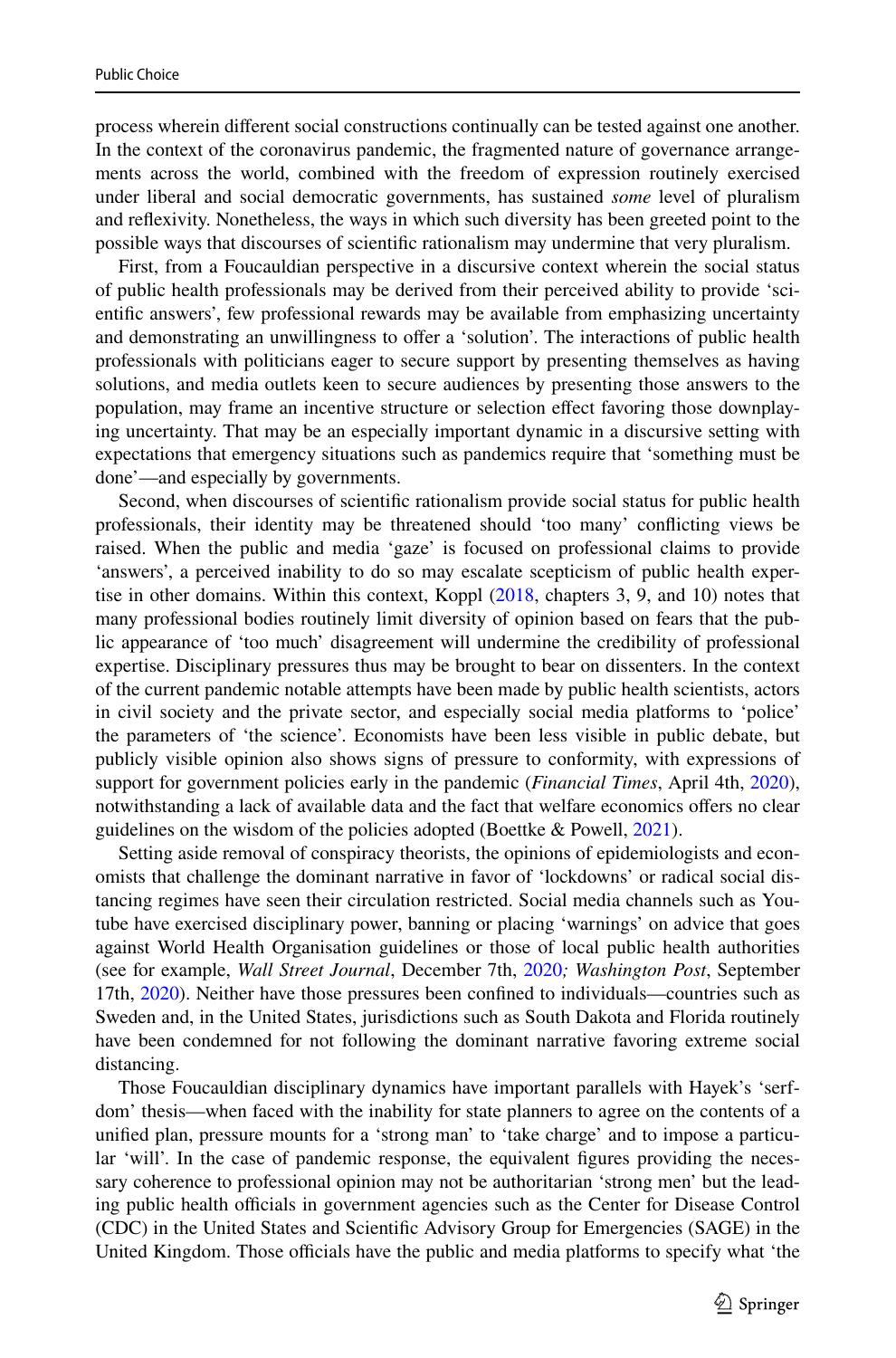science' says, a message that may then be enforced by the actions and inactions of agents within the relevant professional networks, as well as by politicians, the media and civil society. Such actions may not necessarily be driven by 'the science' but may be affected by the flow of events and how they are discursively constructed by actors in society at large.

It is important to emphasize here that the operation of such discursive power is not necessarily a 'top-down' phenomena but may arise through an interaction effect when the options available to top-down actors such as CDC or SAGE officials are structured by a combination of events, institutions, and the discourses circulating in society. In the specific case of the CoVid19 pandemic, preparedness advice from bodies such as the World Health Organisation and SAGE (WHO, [2019](#page-18-10); UK Government, [2011](#page-18-11)) was that 'lockdown' measures were undesirable or ineffective and the initial response in countries such as the United Kingdom stuck to that line.<sup>[1](#page-9-0)</sup> It was only *after* the Italian and then the Spanish administrations imitated the Chinese 'lockdown' response, soon followed by others, and the subsequent clamor from many parts of civil society and the media that policy changed—and was then presented as that required by 'the science' (for a content analysis of Covid19 media framing, see Ogbodo et al., [2020](#page-17-24)). In this instance, pressure towards convergence on 'lockdowns' was driven partially by bottom-up forces and it may have been the wider institutional separation of the public health bureaucracy in Sweden from the media and political pressure that accounts in part for its *relative* insulation from such forces. In the latter instance, pluralism was limited from the top down, as officials coordinated on a strategy that *rejected* lockdowns, as *not* supported by 'the science'—notwithstanding pressures from some Swedish localities for implementing such measures (Bylund & Packard, [2021\)](#page-16-2).

Third, once official opinion has aligned, dissenters from the publicly dominant scientific narrative may be criticized for corruption or 'deviance'. In the case of the Covid19 response, that tendency may accord with the often highly certain and moralistic tone adopted in debates surrounding the appropriateness of 'lockdown' regimes with some opinions and policies described as 'following *the* science' and others deemed as non-scientific, immoral, or corrupt**.** That combination of epistemic certainty and moralism has not, it should be emphasized, been confined to supporters of radical social distancing. The signatories to the Great Barrington Declaration which opposed lockdowns favoring instead 'focused protection' have been equally confident in their pronouncements. That 'lockdown sceptics' have been subject to attempted censorship and disciplinary social pressure may merely be reflective of their minority standing in a context where objective truths are assumed accessible to experts.

While they have for the most part been sustained, the various attempts to 'police the truth' suggest that pressures generated within discourses of scientific rationalism may exercise a chilling effect on both freedom of expression and of action.

#### **3.2 Moralizing interpersonal conflict**

A second set of threats to a liberal order may arise from the strategic deployment of contagion discourses in epidemiology and externality discourses in welfare economics. As Coase ([1960\)](#page-17-25) argues, the problem of 'imposed costs' occurs whenever *conflicting*

<span id="page-9-0"></span><sup>&</sup>lt;sup>1</sup> The reports refer to pandemic influenza and may not be thought relevant to Covid 19. Crucially, however, lockdown measures are advised against for scenarios with 15-week death rates between 200,000 and 300,000 (UK Government, [2011](#page-18-11)). No country, irrespective of policy, has experienced such death rates from Covid19.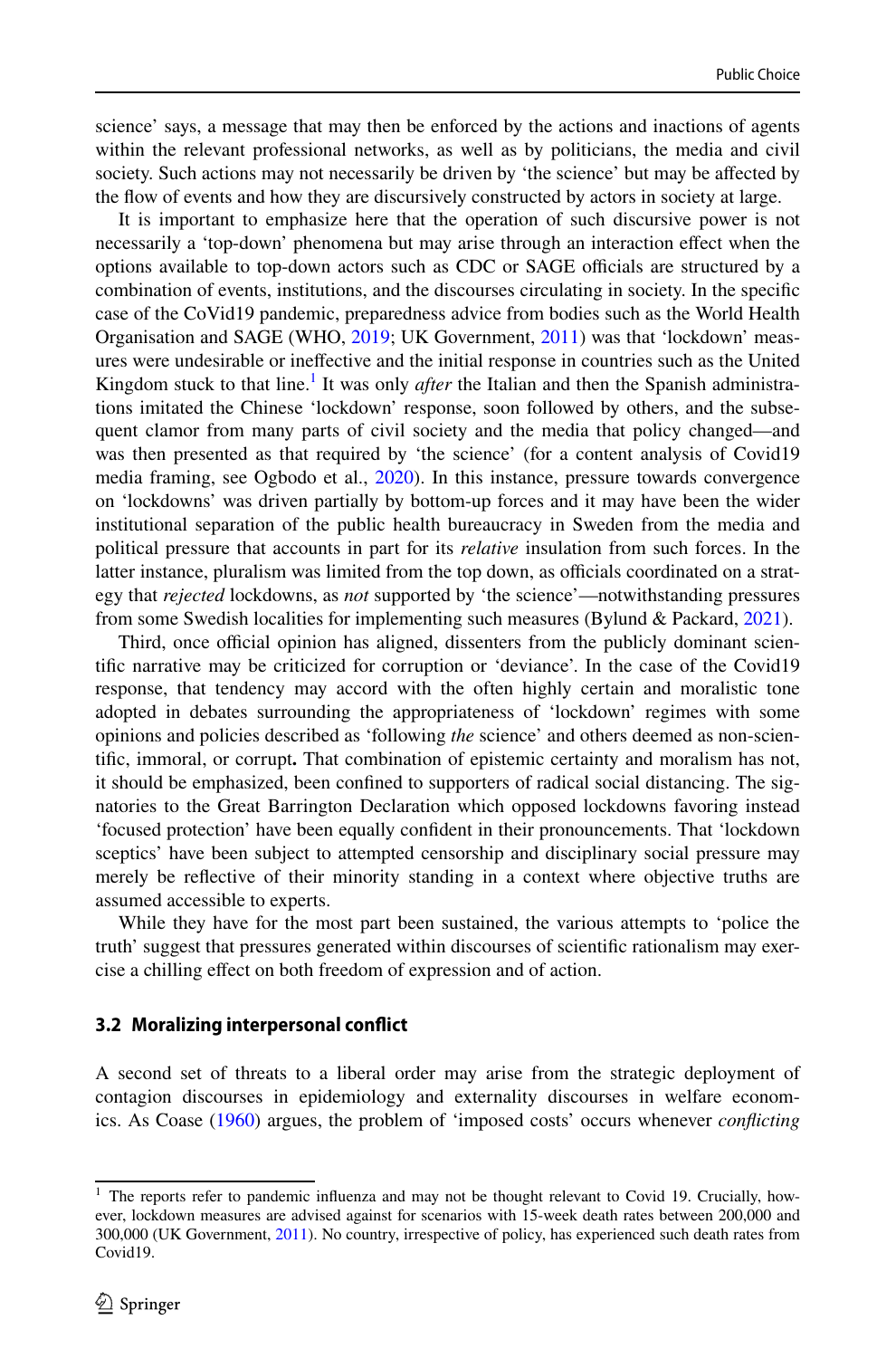subjective evaluations of risks arise, and when a need exists to balance or adjudicate the conflicting interests and/or points of view. In the context of infectious diseases, people reluctant to social distance may harm others, especially those with underlying health conditions. Nonetheless, people wanting to eradicate infections likewise may harm those with vulnerabilities to economic or other forms of distress arising from 'excessive' public health concern.

In neoclassical economic discourse, the focus is on identifying Pareto-relevant externalities, measuring them, and devising mechanisms that will internalize costs—activities that it is assumed can and will be carried out in a neutral manner by professional economists, politicians or judges acting separately or in concert. Hayek's perspective, however, questions the capacity of humans to generate and to process the relevant 'data' in a neutral and objective manner. When little or no objective data may be available to assess the sizes or directions of externalities or whether private actions are sufficient to internalise them (on such actions, see Leeson & Rouanet, [2021\)](#page-17-26) then Foucauldian 'power-knowledge' claims may assume considerable significance with 'externalities' used as a rhetorical device to seek power over other actors or to redistribute rights and resources through what public choice theory would describe as rent seeking actions. Grow Sun and Daniels ([2016\)](#page-17-27) refer here to the important role played by 'externality entrepreneurs'. Such entrepreneurs seek discursively to frame and construct whom to *brand* as the moral *wrongdoer*, depending on where they believe the greatest reservoir of support in the media, civil society and politics may lie, or where it might be generated. Discursive entrepreneurship may be crucial in communicative contexts wherein media agencies may have commercial imperatives to cover news items that can be depicted in highly dramatized forms (Rydin & Pennington, [2001;](#page-18-12) Yates & Stroup, [2000\)](#page-18-13).

Consequently, instead of viewing the management of disease as an interpersonal conflict between subjects who perceive risk in different ways, contagion and externalities' narratives may enable a *moralization of* distinctions between actors labelled 'perpetrators' of harm and those described as 'victims'. When such moralistic certainties are mobilized by public and private agencies to 'discipline' and 'correct' perpetrators then the 'objectivation' process may activate a subjective experience of 'moral deviance' for those concerned. Such tendencies appear to have been evident in political and media discussions of Covid19 responses where citizens resisting 'lockdown' regimes have been demonized in public and media commentary as 'selfish', 'ignorant' or 'lacking in community spirt', (see, for example, comments by the UK Secretary of State for Health, *The Guardian*, March 23rd, [2020](#page-17-28)), as well as being subject to fines and a complex apparatus of public and private surveillance (Coyne & Yatsyshina, [2020;](#page-17-29) Hannah et al., [2020\)](#page-17-3).

Now, of course, some diseases may pose such enormous threats to life and health that only a tiny minority would view restrictions in a negative light, and when it would be farfetched to consider them to breach pluralistic standards. The problem here, however, is that such clear-cut cases may be the exception rather than the rule. With Covid19, it is far from self-evident that health risks even to the most vulnerable elderly people, significant though they may be, outweigh the poor mental health, suicides and lost family interactions inflicted by radical social distancing. From a plural rationalities or subjectivist perspective, it may be no less reasonable for an 80-yearold woman to want to take their chances and to continue seeing loved ones, than it may be for a similarly situated person to wish for themselves and others to self-isolate.

The point here is that decisions to favor one side or another in such conflicts are not necessarily 'wrong' or 'inefficient' but that they may generate or reflect biases that *limit pluralism*. Graphic presentations by politicians and the media of people dying in hospital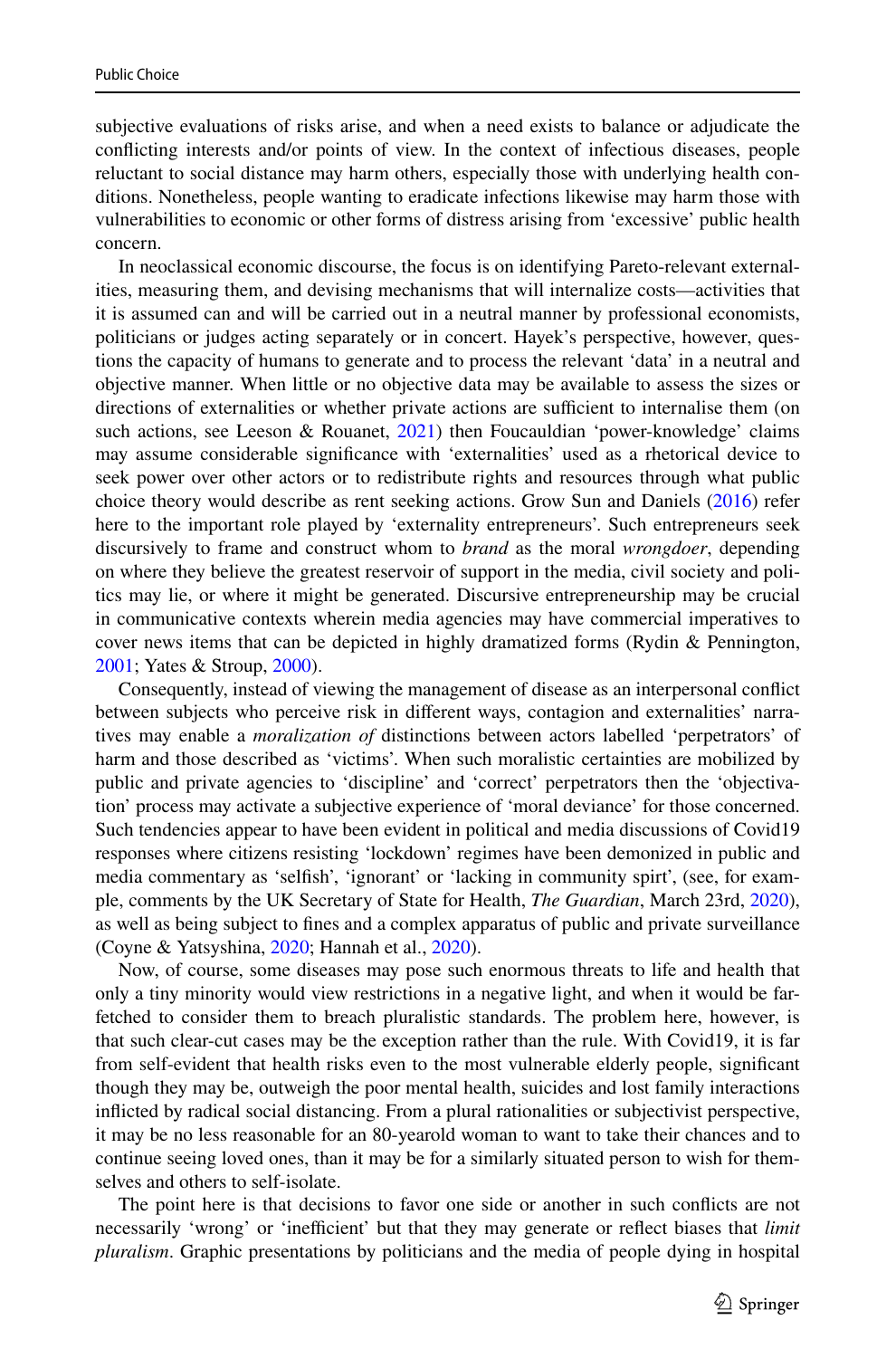beds combined with contagion narratives have, for example, been exploited in many countries to galvanize support for lockdown measures when many conditions that subsequently have gone untreated, and the severe mental health challenges that may follow such measures, may be less amenable to such imagery. The threat to pluralism here may be most pronounced in unitary governance structures that impose a single 'solution', but even in more fractured governance regimes where 'different sides' may be taken in different places (on the case for them, see Congleton, [2021](#page-17-30)), contagion narratives, the pressures towards conformity of professional and public opinion discussed previously, and moral certainties about who is in the 'wrong', may overwhelm that pluralism.

#### **3.3 Essentializing people and essentializing collective goods**

A third threat to pluralism may follow from the *essentialization* of agents facing public health problems, such as pandemic response, and the structural features of the relevant issues. Specifically, the focus on contagions that demands social distancing, and a rational choice discourse depicting agents as narrowly self-interested and prone to free-riding, constructs an inexorable logic wherein intervention by central government agencies *must* be employed. On a Foucauldian–Hayekian view, however, by so constructing those problems, the cultural heterogeneity and the plural or subjective rationality of the relevant agents, may be neglected, with differential individual and cultural propensities to free ride or to perceive issues as having a collective goods character, erased from view.

While it does not rule out scenarios wherein collective goods would be supplied insufficiently by decentralized provision mechanisms, a plural rationalities or subjectivist perspective destabilizes essentialist understandings suggesting that very few goods may exist that *must* be supplied in a particular format. Whether a good has collective good properties and whether those characteristics compromise the viability and efficiency of a pluralist model may be *culturally contingent*. In the context of pandemics, it may be that the governance challenge does not imply a *singular* collective action problem but involves a *plurality* of localized collective action problems, the structures of which may vary according to the cultural characteristics and beliefs of the populations concerned. In a manner commensurate with Foucauldian genealogy, political economists in the Hayekian, Coasian, and Ostromian traditions have exposed numerous historical cases of alleged collective action dilemmas—from the supply of lighthouses to television signals and from sewerage systems to the provision of streetlights—which far from displaying an underlying 'essence', creative entrepreneurship has enabled actors to supply without recourse to centralized governmental action (Spulber, [2001\)](#page-18-14).

Cast in Foucauldian–Hayekian terms, the apparent unwillingness of public bureaucracies, public health experts, much of the media and public opinion to countenance pluralism may be reflective of dominant discursive constructions that privilege public regulators and that denude the potential for more localized agency. On the one hand, the contagion and externality discourse may provide 'externality entrepreneurs' in public health bureaucracies and interest groups with a communicative resource to secure power and money at the expense of other actors. On the other hand, the institutionalization of discourses within public organisations and the media that depict the structural properties of infectious diseases as large-scale collective action dilemmas, reinforced by the circulation of emergency/ contagion narratives, may work to *produce* a subjectivity of helplessness on the part of many citizens—a situation wherein 'self-governance' is experienced as a practical impossibility. That argument does not imply that satisfactory or efficient pluralistic solutions to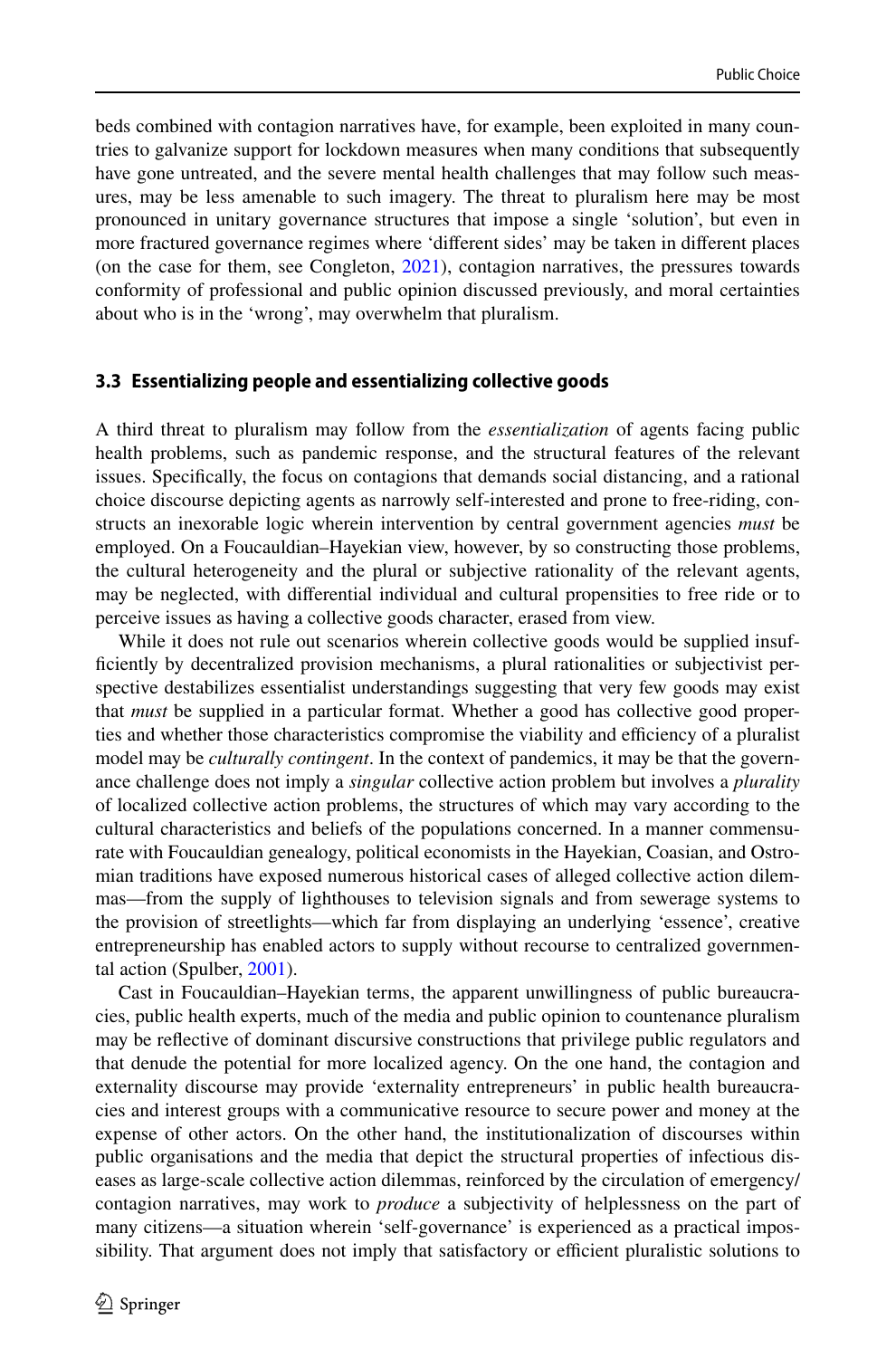pandemics in fact exist—but is to suggest in a Foucauldian vein that dominant discourses may work to influence what is considered to be true, *irrespective of whether it is true*. Prevailing public health narratives may prevent individuals and communities from discovering whether they might craft satisfactory responses without recourse to centrally imposed solutions.

## **4 Public health and the road to serfdom: the viral dispositif**

The previous section highlighted how political economic pluralism might be threatened by scientistic discourses on public health. However, reasons can be found for treating the 'road to serfdom' thesis with circumspection because the potentially emergency nature of pandemics and the difficulty of allowing plural forms of action to co-exist also must be recognised. Foucault [\(1963](#page-17-31)/1973) notes that the spread of infectious diseases panicked political authorities in post-revolutionary France, inducing centralizing measures that reversed the previous trend of radical liberalisation. Neither should the efficiency of such measures be ruled out—it may be that all things considered once a decision is made to adopt emergency measures that simple public health messaging downplaying uncertainty and marginalizing dissenting voices is required to sustain support, as likewise might be the case during wartime.

Nonetheless, the speed with which liberal and social democratic societies have abandoned long-established public freedoms and have embraced controls, often more extensive than in wartime, may be reflective of the rising powers exercised by 'bio-political' discourses that *predate* the pandemic. Those discourses routinely justify disciplinary measures, albeit in milder form, that limit pluralism and 'police the truth'. It is to explicate how the discursive context of public health governance already may have been morphing 'constitutions of liberty' into 'constitutions of control' prior to the pandemic, that the remaining pages now turn.

#### **4.1 The viral dispositif**

Foucault ([1977\)](#page-17-12) adopts terms such as the 'apparatus' or '*dispositif'* to refer to an alignment between various discourses, institutions, administrative decisions, and scientific and philosophical statements that limit the construction of issues and that may narrow the scope for alternative narratives and understandings. Recent years may have witnessed the emergence of such a *dispositif*, combining epidemiological understandings of contagions and economic accounts of externalities and collective action dilemmas, across a raft of health-related issues. Indeed, it might be argued that the social construction of those issues in terms of epidemic or contagion effects has itself developed a contagious quality. The phenomena of people smoking (or switching to substitutes such as vaping), being above a certain weight, or consuming alcohol now routinely are constructed as effects of a form of *epidemic* with the relevant bodies seen as vectors for harmful behavioral practices (Anomaly, [2012](#page-16-6); Cotter et al., [2021;](#page-17-32) Mitchell & McTigue, [2007](#page-17-33)).

As with infectious diseases the contagion/emergency narrative has overlapped with an economic discourse constructing the same behaviors as involving externality and collective action problems (Anomaly, [2012\)](#page-16-6). The existence of what are deemed harmful consumption practices and the advertising that promotes them, frequently are portrayed as forms of 'pollution'. With tobacco, for example, *any* instance of smoking in the company of non-family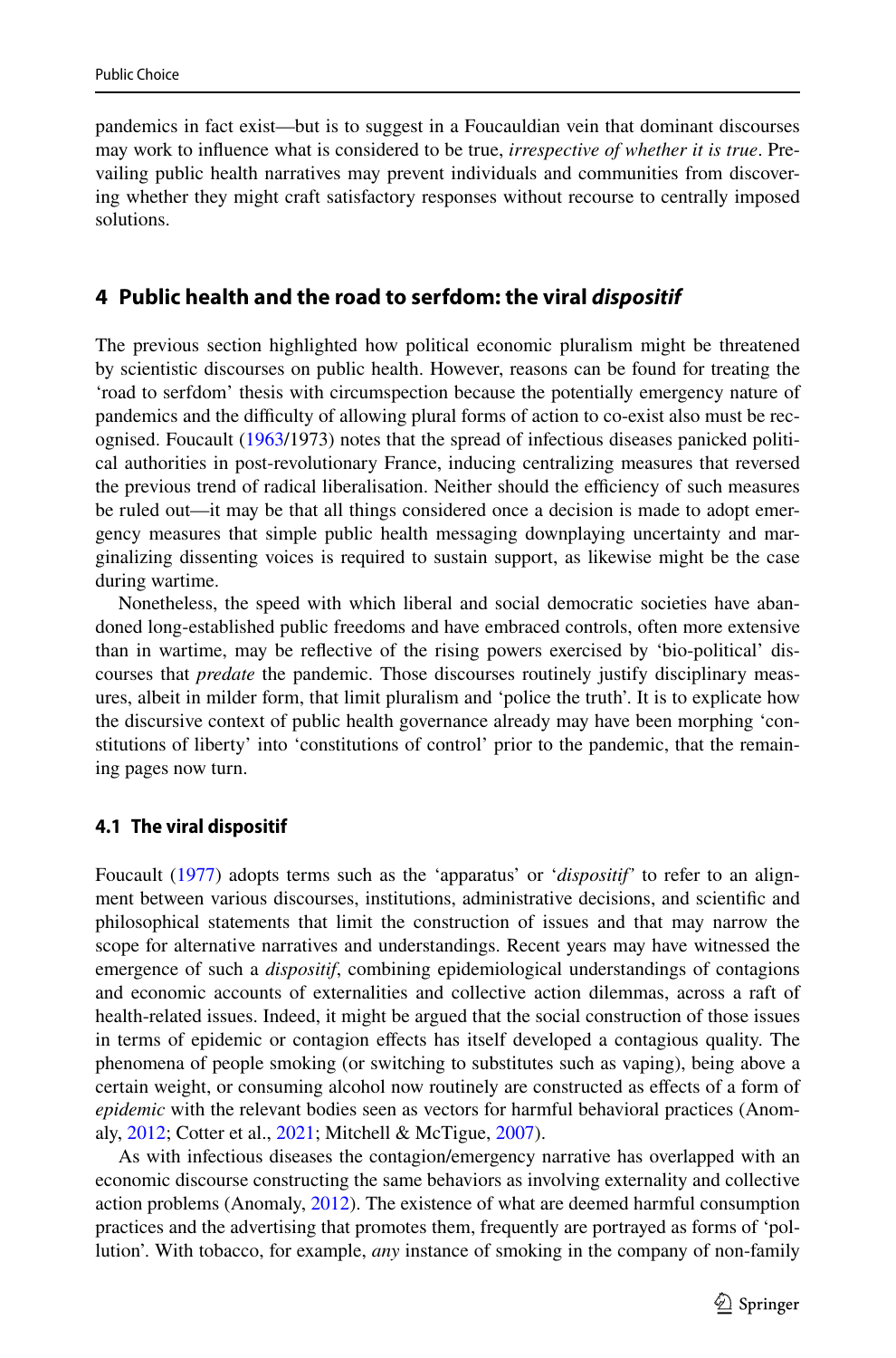members is interpreted as *physical* invasion of other peoples' spaces and in many countries correspondingly has been banned in public and in private spaces where people gather measures that may soon be extended to practices such as vaping (European Union, [2021](#page-17-34))**.** With fatty or sugary foods and alcohol the pollution is considered cultural in form—where the presence of people engaging in those behaviors or of companies advertising them is presented as a 'temptation' to 'deviate' from 'healthy behavior'. This logic has been pursued not only in the context of discussions about *interpersonal* relations but, in the form of behavioral economics, has extended to include judgments about plural values *within* persons. Specifically, the threat presented by the current desires of people to consume 'less healthful' products is constructed as 'imposing a cost' on their 'future selves'—a cost demanding correction by external regulators (Rizzo & Whitman, [2019](#page-18-15)).

While a more detailed discourse analysis of how the component narratives interact in different countries and policy domains than can be offered here is required, the core elements of a Foucauldian apparatus or *dispositif* may be discerned, sharing much in common with the elements evident in the response to the new coronavirus.

First, power-knowledge claims to scientific objectivity have been made in delimiting healthful practices, claims that erase ongoing disagreements within scientific communities. In the case of tobacco, for example, while the danger to smokers from personal consumption had been established for years, the existence or magnitude of the health threats to non-smokers from 'passive smoking' was *not* established when public health professionals aligned with activist groups to demand extensive public regulation of smoking in public and private spaces (Berridge,  $2011$  $2011$ ).<sup>2</sup>

Second, moralizing distinctions have been made between actors judged as perpetrators of harms against others presented as victims such that toleration between differing subjective evaluations of the tradeoffs between health goals and non-health goals has been displaced by a judgmental approach. The notion that, for example, people might enjoy engaging in various 'risky' practices by their decisions to eat certain foods, to smoke or to vape, increasingly is ignored or treated as morally dangerous (on the marginalising effects for smokers, see Bell et al., [2010](#page-16-8)). Consequently, in the case of high fat and high sugar foods, some governments are now considering advertising bans and restrictions on where retailers can display those products in their stores (UK Government July, [2020](#page-18-16)). In the case of tobacco, meanwhile, regulation has moved far beyond requirements for health warnings on packaging to include constraints on, or the elimination of, most advertising. In the UK specifically, retailers must ensure that products are *hidden from direct view* to further discourage consumption. Combined with restrictions on smoking in public places, the position regarding freedom to consume tobacco is now not dissimilar to the legal situation that faced gay men under the Sexual Offences Act of 1967—legislation that permitted homosexual acts, but only between two consenting adults *in private*—lest their public visibility 'corrupt' young males into experimenting sexually with other men.

Third, essentializing claims are made about individuals and the structure of their choice architectures, framing them as large-scale collective action dilemmas that preclude voluntary measures. Those claims are made notwithstanding practical illustrations of more pluralistic alternatives that might allow the relevant costs to be internalized at a relatively decentralized level. In the case of smoking, for example, a Hayekian mosaic of competing voluntary governance measures was practiced by many employers, restaurants and drinking

<span id="page-13-0"></span><sup>&</sup>lt;sup>2</sup> Evidence of the negative health effects of passive smoking, as opposed to its nuisance value, continues to be inconclusive—see, for example, Ho et al. ([2016\)](#page-17-35) and Peres ([2013\)](#page-17-36).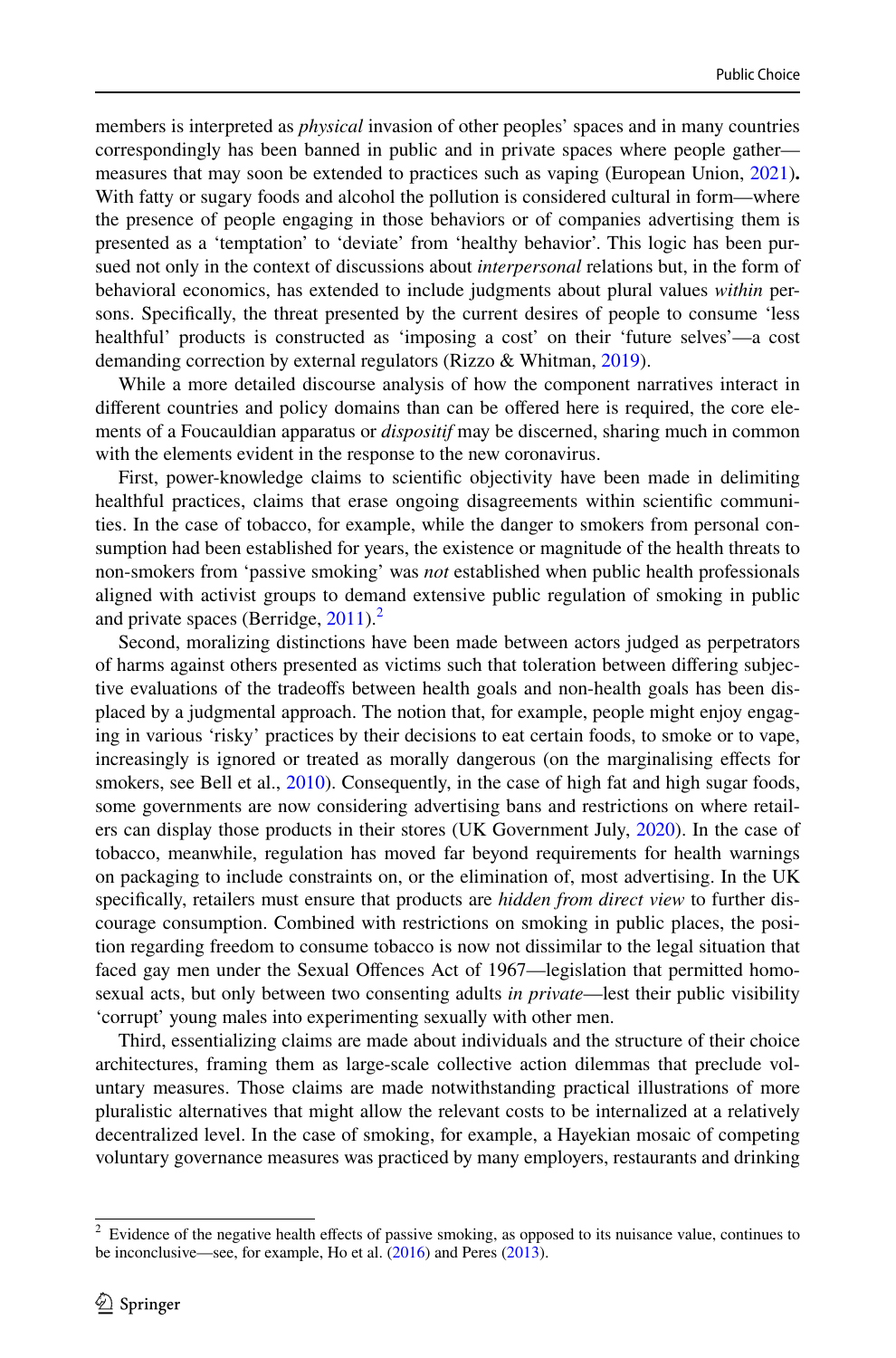establishments that allowed people to select between more- or- less restrictive approaches to the interpersonal conflicts that surround the use of tobacco—but they have since been swept away by more centralized and disciplinary governance regimes that often ban smoking in *all* public places (Meadowcroft, [2011](#page-17-37)).

While the discursive formations and the processes of 'objectivation' and 'subjectivation' entailed cannot credibly be said to determine people's identities; on the view advanced here, they may nonetheless threaten personal and enterprise freedom and especially so given their institutionalization within the public health apparatuses of many states and supra-national bodies. The same processes also may explain why resistance to the huge infringements of personal liberty in the wake of the Covid19 pandemic has been so weak and, indeed, why many people in liberal and social democratic countries have *demanded* restrictions that public health professionals did not previously consider as having any chance of securing widespread legitimacy.

To be clear, the suggestion here is not that those measures are *necessarily* 'wrong' or 'inefficient', or that people believe that smoking and fatty food consumption are infectious diseases. Rather, the argument is that in a discursive–cultural context wherein epidemic, pollution and emergency narratives are now commonplace, the possibility that individuals might exercise choice and self-governance over health-related matters may have increasingly become alien (for a related discussion, see Buchanan, [2005\)](#page-16-9).

Neither is there any suggestion that *all* regulations pertaining to smoking or the advertizement of fatty and sugary foods represents a 'road to serfdom'. Constraints on fraudulent claims are entirely consistent with a 'constitution of liberty', as are attempts to expose manipulation of scientific research by large businesses or other interested parties. It is, however, not unreasonable to suggest that government bans and directives that limit where adults can view products in retail outlets might epitomize a 'constitution of control'.

#### **4.2 Experts, interest groups and the viral dispositif**

Crucially, the 'road to serfdom' appears to have emerged in 'decentered' or 'spontaneous order' vein from the interaction of events with the strategic deployment of contagion, externality and emergency narratives by public health professionals, economists, activist groups, medical establishments, and the media. The cumulative effect of those agents situating the pursuit of local objectives within their own discursive frames and borrowing concepts derived from overlapping discourses, may have led to the emergence of a cultural–discursive formation producing an amoeba-like growth of ever more centralised and prescriptive government controls.

Berridge's [\(2011](#page-16-7)) analysis of public health regulation in the United Kingdom is instructive. In the case of tobacco, she notes how in the 1980s and 1990s an overlapping discourse emerged from the campaigns of anti-smoking groups and a radical sub-group within the public health profession and associated government agencies that shifted the emphasis from providing better information and of imposing taxes to discourage consumption, to one focused on *eliminating* smoking through the direct management of public and private spaces. A key element of their success arose from anti-tobacco advocacy groups drawing on public memory of high-profile smog incidents in the post-war era, alongside a similar memory of public inoculation campaigns against disease, to sustain a narrative wherein tobacco smoking was seen as pollution, and figuratively if not literally as a social contagion. Such activities illustrate the phenomenon of 'externality entrepreneurship', with the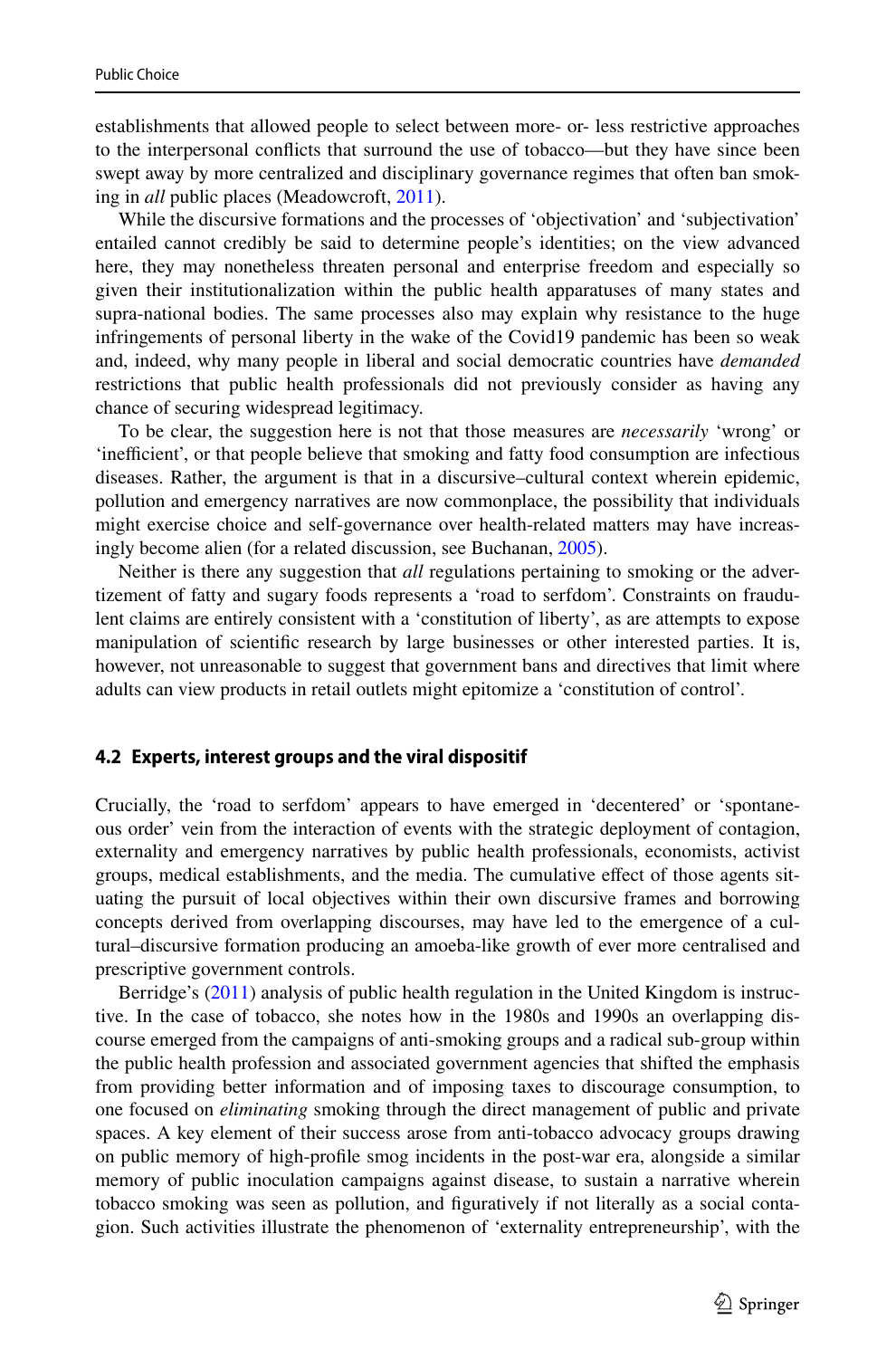respective media campaigns framing what 'the science says' and of using a perpetrators and victims' narrative to mobilize support for a centralized public response.

Now, understanding policy trajectories in relation to the lobbying of interest groups, bureaucratic agencies and their interactions with politicians is the standard fare of public choice theory. The value of the account presented here, however, and especially the Foucauldian notion of a 'discursive formation', is twofold. First, it suggests that the bargaining powers of interest groups and bureaucratic actors may be constrained by their capacities to creatively position their demands and interests *within* discursive constructions *not* of their own making. The power of dominant discourses cannot be attributed to the actions of any one group or set of interests but is emergent from the complex interactions between events and multiple localized though overlapping discursive strategies.

Second, it suggests that discursive coalitions can be mobilized to shape incentives and to produce outcomes that might *not* be expected by standard public choice accounts. Logic of collective action models might, for example, predict that public health regulation will be dominated by relatively small groups facing the lowest transaction costs of association and with a concentrated stake in outcomes, at the expense of larger, more diffuse constituencies that find it harder to overcome free riding**.** Industry groups and public bureaucracies may capture the regulatory process, reducing competition to the detriment of consumer welfare, while benefitting incumbent business profits and the budgets of regulatory agencies (Leeson & Thomson, [2021](#page-17-4)).

While not discounting the possibility of such regulatory capture, the Foucauldian perspective may help to explain a process of *ideational capture* whereby the deployment of contagion, pollution and emergency narratives circulating in society enables relatively small numbers of activist campaigners and public health professionals to mobilize public opinion through the media, in favor of centralized and moralistic controls. The strategic deployment of such discourses may account for the tendency evident with passive smoking, vaping and increasingly of food regulation for public health agencies to downplay uncertainty and to define 'the science' in a manner paving the way for top-down regulation. The deployment of those social constructions likewise may account for the apparent 'defeats' inflicted on industry interests by public health campaigners. Those outcomes might be explained by the power of contagion and emergency narratives to mobilize politicians into regulating private enterprise in a way that neutralizes or overcomes the organizational advantages that large business interests may have in overcoming collective action problems.

Those outcomes may not, however, represent a victory for consumers or for pluralism. On the contrary, from a plural rationalities perspective they may involve processes through which certain understandings of consumer interests are privileged while others are marginalised. Specifically, while consumers are portrayed in current discourse as the victims of corporate marketing, in cases such as smoking and food regulation they simultaneously are constructed as *perpetrators* of harms to others, or to themselves. Whereas public choice theory would suggest that large and diffuse consumer interests already may face severe collective action problems, this type of discursive framing may further *disincentivize* consumer mobilization. Pluralism thus may be stifled as the notion of a legitimate consumer interest in accessing tobacco, tobacco substitutes or certain foods at affordable prices, is erased from public view.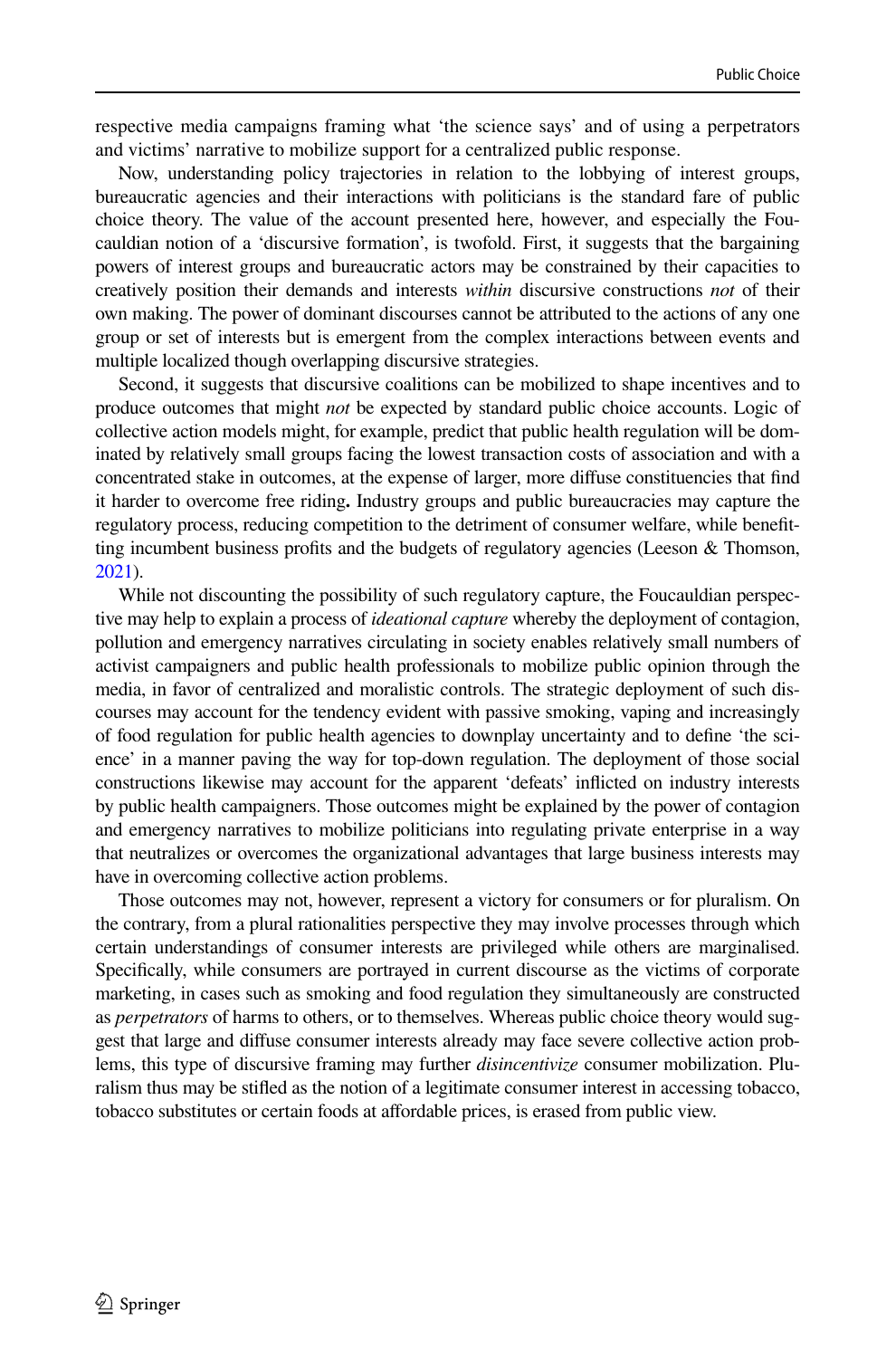## **5 Conclusion**

This paper has offered an account of how discourses of public health governance may transform a 'constitution of liberty' into a 'constitution of control'. While the processes of centralization and suppression of differences of opinion described herein might be seen as features of *any* government action, the account suggests that those tendencies are accentuated and given form by overlapping discourses of scientific rationalism. One implication of the analysis, therefore, is that pluralism and differences might be preserved should discourses that emphasize the limits of scientific reason achieve greater public currency.

The analysis is highly provisional and future work may examine in greater empirical detail than has been possible here how the discursive construction of 'public health' shapes incentives for individual and collective action or inaction across a range of domains. The path forward could include detailed histories, comparative case analyses or ethnographic studies. Alternatively, it may involve quantitative methodologies that look for statistical associations between the prevalence of certain narratives and discursive tropes and the regulatory measures adopted. Whichever methodology is deployed, any regularities unearthed should *not* be interpreted as empirical laws. The aim here has not been to suggest that 'roads to serfdom' are an inevitable consequence of scientific discourses of public health. The combination of the Foucauldian–Hayekian narrative with public choice analyses may offer the building blocks for a counter–discursive challenge that destabilises the social constructions that threaten liberal freedoms and that vaccinates liberalism against those threats.

**Open Access** This article is licensed under a Creative Commons Attribution 4.0 International License, which permits use, sharing, adaptation, distribution and reproduction in any medium or format, as long as you give appropriate credit to the original author(s) and the source, provide a link to the Creative Commons licence, and indicate if changes were made. The images or other third party material in this article are included in the article's Creative Commons licence, unless indicated otherwise in a credit line to the material. If material is not included in the article's Creative Commons licence and your intended use is not permitted by statutory regulation or exceeds the permitted use, you will need to obtain permission directly from the copyright holder. To view a copy of this licence, visit http://creativecommons.org/licenses/by/4.0/.

## **References**

<span id="page-16-6"></span>Anomaly, J. (2012). Is obesity a public health problem. *Public Health Ethics, 5*(3), 216–221.

- <span id="page-16-8"></span>Bell, K., McCullough, L., Salmon, A., & Bell, J. (2010). Every space is claimed: Smokers experience of denormalization. *Sociology of Health and Illness, 32*(6), 914–929.
- <span id="page-16-7"></span>Berridge, V. (2011). *Marketing Health: Smoking and the discourse of public health in Britain, 1945–2000*. Oxford University Press.
- <span id="page-16-0"></span>Bevir, M., & Blakely, J. (2018). *Interpretive social science*. Oxford University Press.
- <span id="page-16-1"></span>Boettke, P. (1995). Hayek's the road to serfdom revisited: Government failure in the argument against socialism. *Eastern Economic Journal, 21*(1), 7–26.
- <span id="page-16-5"></span>Boettke, P., & Powell, B. (2021). The political economy of the CoVid-19 pandemic. *Southern Economic Journal, 87*(4), 1090–1116.
- <span id="page-16-9"></span>Buchanan, J. (2005). Afraid to be free: Dependency as desideratum. *Public Choice, 124*(1–2), 19–31.
- <span id="page-16-2"></span>Bylund, P., & Packard, M. (2021). Separation of power and expertise: The tyranny of experts in Sweden's CoVid19 responses. *Southern Economic Journal, 87*(4), 1300–1319.
- <span id="page-16-3"></span>Candela, R., & Jacobsen, P. (2021). The rules of reason: CoVid19, Buchanan and Hayek. *CoSmos and Taxis, 5–6*, 40–53.
- <span id="page-16-4"></span>Chamlee-Wright, E., & Storr, V. (2010). Expectations of government's response to disaster. *Public Choice, 144*, 253–274.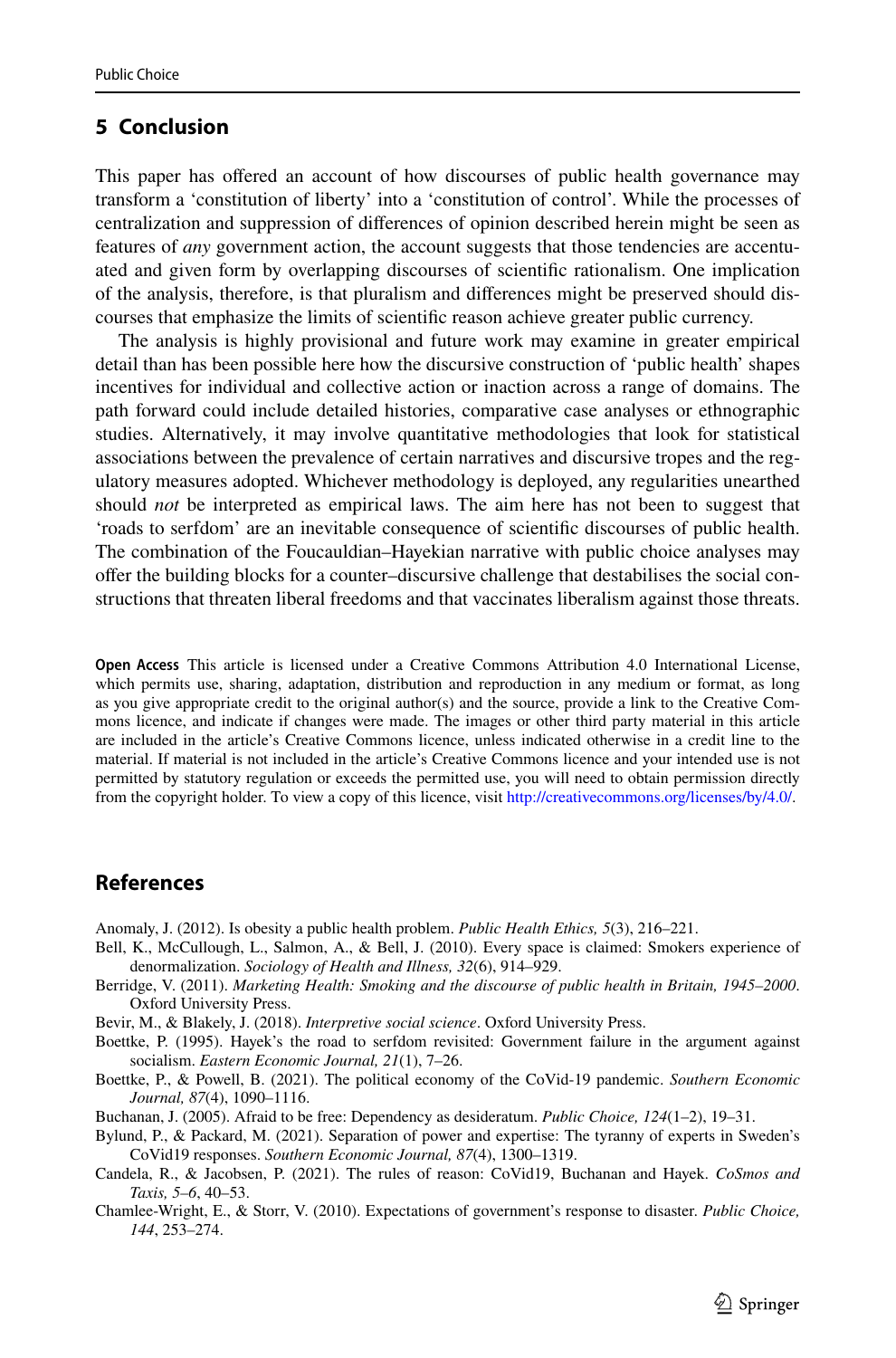- <span id="page-17-6"></span>Chamlee-Wright, E., & Storr, V. (2011). Social capital as collective narratives and post-disaster community recovery. *Sociological Review, 59*(2), 266–282.
- <span id="page-17-5"></span>Choi, G., & Storr, V. (2019). A culture of rent-seeking. *Public Choice, 181*, 101–126.
- <span id="page-17-25"></span>Coase, R. H. (1960). The problem of social cost. *Journal of Law and Economics, 3*, 1–44.
- <span id="page-17-30"></span>Congleton, R. (2021) Federalism and pandemic policies: variety as the spice of life. *Public Choice* (forthcoming).
- <span id="page-17-32"></span>Cotter, C., Samos, D., & Swinglehurst, D. (2021). Framing obesity in public discourse. *Journal of Pragmatics, 174*, 14–27.
- <span id="page-17-0"></span>Coyne, C., Duncan, T., & Hall, A. (2021). The political economy of state responses to infectious disease. *Southern Economic Journal, 87*(4), 1119–1137.
- <span id="page-17-29"></span>Coyne, C., & Yatsyshina, Y. (2020). Pandemic police states. *Peace Economics, Peace Science and Public Policy*. https://doi.org/10.1515/peps-2020-0021/html
- <span id="page-17-22"></span>Denzau, A., & North, D. (1994). Shared mental models: Ideologies and institutions. *Kyklos, 47*(1), 3–31.
- <span id="page-17-2"></span>Esposito, R. (2011). *Immunitas: The protection and negation of life*. Polity.
- <span id="page-17-34"></span>European Union (2021) *A Cancer Plan for Europe*: European Commission
- <span id="page-17-31"></span>Foucault, M. (1963/1973) *The birth of the clinic*. New York: Random House.
- <span id="page-17-12"></span>Foucault, M. (1977) The Confession of the flesh—Interview. In Gordon, C. (1980/1988) (Ed.) *Power-knowledge—Selected interviews and other writings*. Random House.
- <span id="page-17-7"></span>Foucault, M. (1980). *The history of sexuality* (Vol. 1). Vantage Books.
- <span id="page-17-8"></span>Foucault, M. (1982). The subject and power. *Critical Inquiry, 8*(4), 777–795.
- <span id="page-17-16"></span>Foucault, M. (1997). What is enlightenment? In P. Rabinow (Ed.), *Ethics: Subjectivity and truth* (pp. 303–319). The New Press.
- <span id="page-17-13"></span>Foucault, M. (2007/1977–78) *Security, Territory and Population*, New York: Palgrave
- <span id="page-17-14"></span>Foucault, M. (2008/1978–1979). *The birth of bio-politics*. Palgrave.
- <span id="page-17-27"></span>Grown Sun, L., & Daniels, B. (2016). Externality entrepreneurism. *University of California Davis Law Review, 50*, 321–403.
- <span id="page-17-28"></span>*The Guardian*. March 23rd, 2020. https://www.theguardian.com/politics/2020/mar/23/hancock-socialising-uk-slowing-coronavirus-effort.
- <span id="page-17-3"></span>Hannah, M., Hutta, J., & Schemann, C. (2020). *Thinking through CoVid19 responses with Foucault: An initial overview.* https://antipodeonline.org/2020/05/05/thinking-through-covid-19-responses-withfoucault/.
- <span id="page-17-20"></span>Hayek, F.A. (1944/1972) *The Road to Serfdom*, Chicago: University of Chicago Press
- <span id="page-17-9"></span>Hayek, F. A. (1948). Individualism: True and false. In F. A. Hayek (Ed.), *Individualism and economic order.* University of Chicago Press.
- <span id="page-17-10"></span>Hayek, F. A. (1952). *The sensory order*. University of Chicago Press.
- <span id="page-17-18"></span>Hayek, F. A. (1957). *The counter-revolution of science*. Liberty Fund.
- <span id="page-17-11"></span>Hayek, F. A. (1958: 241). Freedom, reason and tradition. *Ethics, 68*(4), 229–245.
- <span id="page-17-21"></span>Hayek, F. A. (1960). *The constitution of liberty*. Routledge.
- <span id="page-17-19"></span>Hayek, F. A. (1978). The pretence of knowledge. In *New Studies in Philosophy, Politics, Economics and the History of Ideas*. Routledge.
- <span id="page-17-35"></span>Ho, V., Ross, J., Steiner, C., Mandawat, A., Ku-Goto, H., & Krumholtz, H. (2016). A nationwide assessment of the association of smoking bans and cigarette taxes with hospitalizations for acute myocardial infraction, heart failure and pneumonia. *Medical Care and Research Review, 74*(6), 687–704.
- <span id="page-17-23"></span>Koppl, R. (2018). *Expert failure*. Cambridge University Press.
- <span id="page-17-15"></span>Kuhn, T. (1962). *The structure of scientific revolutions*. University of Chicago Press.
- <span id="page-17-4"></span>Leeson, P., & Thomson, H. (2021). Public health and public choice. *Public Choice* (forthcoming).
- <span id="page-17-17"></span>Lemke, T. (2012). *Foucault, governmentality and critique*. Routledge.
- <span id="page-17-26"></span>Lesson, P., & Rouanet, L. (2021). Externality and covid19. *Southern Economic Journal, 87*(4), 1107–1118.
- <span id="page-17-37"></span>Meadowcroft, J. (2011). Economic and political solutions to social problems: The case of second-hand smoke in enclosed public space. *Review of Political Economy, 23*(2), 233–248.
- <span id="page-17-33"></span>Mitchell, G., & McTigue, K. (2007). The US obesity "epidemic": Metaphor, method, or madness? *Social Epistemology, 21*(4), 391–423.
- <span id="page-17-24"></span>Ogbodo, J., Onwe, E., Chukwu, K., Nwasum, C., Nwakpu, E., Nwankwo, S., Nwamimi, S., Elem, S., & Ogbaega, N. (2020). Communicating health crisis: A content analysis of global media framing of Co-Vid 19. *Health Promotion Perspectives, 10*(3), 257–269.
- <span id="page-17-1"></span>Pennington, M. (2021). Hayek on complexity, Uncertainty and pandemic response. *Review of Austrian Economics, 34*, 203–220.
- <span id="page-17-36"></span>Peres, J. (2013). No clear link between passive smoking and lung cancer. *Journal of the National Cancer Institute, 105*(24), 1844–1846.